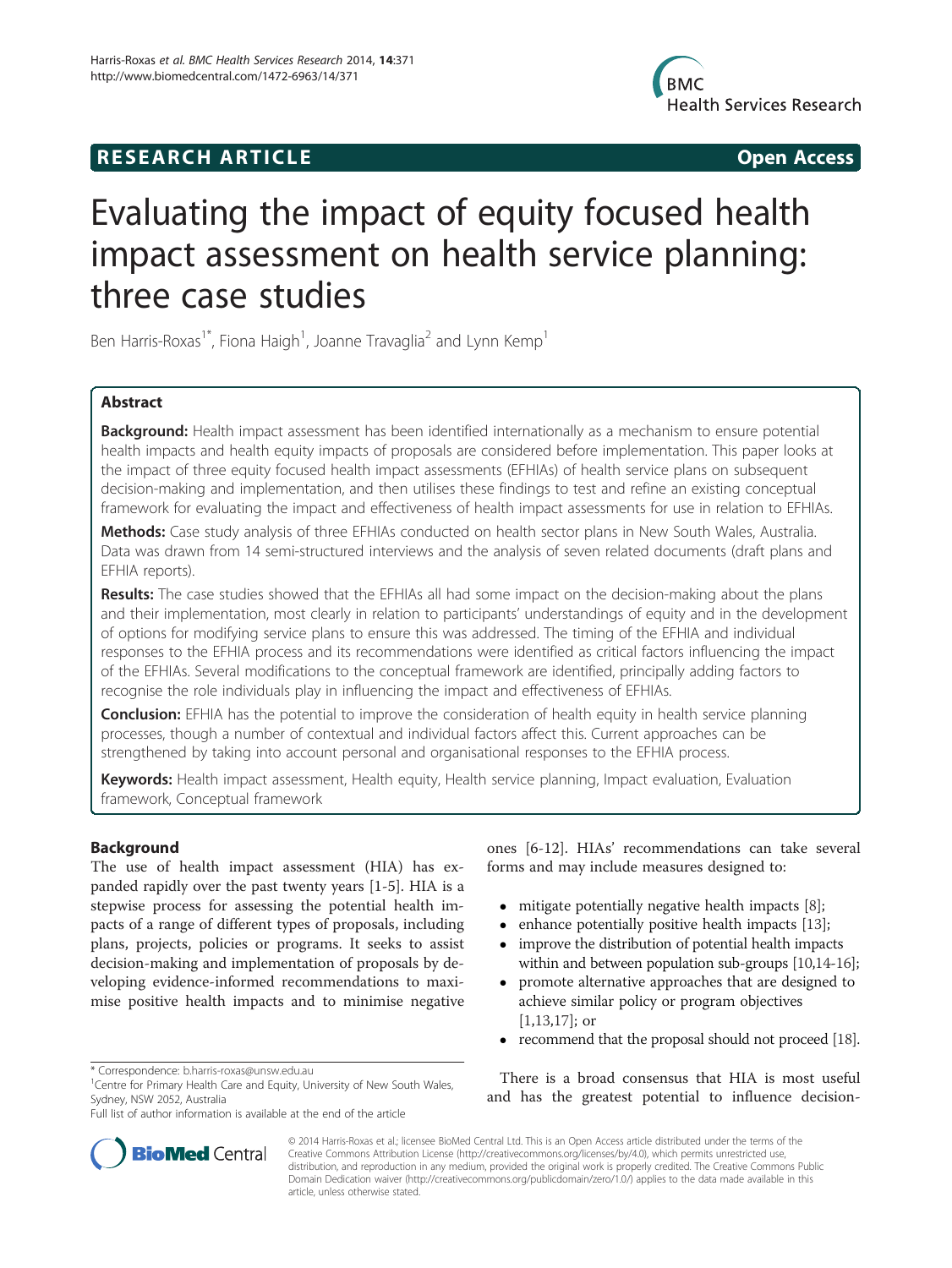making and implementation when it is conducted as an ex ante assessment prior to the implementation of a proposal [[10,13,19-21](#page-19-0)].

#### Equity focused health impact assessment

Equity focused health impact assessment (EFHIA) is a specific form of HIA and has been promoted by public health organisations regionally, nationally and internationally. It is one of a number of strategies to ensure health equity is considered in the development of policies, programs and plans [[14,15,22-32\]](#page-19-0).

EFHIA follows health impact assessment processes to firstly determine the potential differential and distributional impacts of a proposal on the population as well as specific groups within that population and secondly, to assesses whether the differential impacts are inequitable. The equity dimension of EFHIA is about assessing whether identified differential health impacts are inequitable, i.e. the result of factors that are avoidable and unfair and potentially preventable or avoidable [[15\]](#page-19-0). The EFHIA Framework was published in Australia in 2004 and has subsequently been used in Australia and internationally [\[33](#page-19-0)-[35\]](#page-19-0) and has informed the development of related approaches such as health equity impact assessment [[28,36,37\]](#page-19-0).

Though all HIAs should consider health equity, vulnerabilities and the distribution of potential impacts [[38](#page-19-0)] in practice this aspiration has been difficult to realise [[16,22,23,36\]](#page-19-0), often because it adds a layer of complexity to already time- and resource-constrained assessment processes [[1\]](#page-19-0). EFHIA has been developed as a distinct form of HIA to provide a structured process for assessing health equity impacts.

EFHIA is only one of a number of interventions that aim to ensure health equity issues are addressed in planning and implementation. A recent review by the University of Victoria in Canada identified a total of 36 health equity-focused tools that are designed to inform needs assessment, planning, impact assessment, implementation and evaluation [[39,40\]](#page-19-0). HIA and EFHIA are amongst the best described and most researched of the health equity tools identified. The findings of this study may have relevance to these other equity-focused tools.

### HIA of health sector proposals

HIA has historically been principally regarded as a procedure and tool to promote inter-sectoral action for health [[25,41-](#page-19-0)[45\]](#page-20-0), for example calls for its use in The Ottawa Charter and the WHO Commission on the Social Determinants of Health's final report [\[24,](#page-19-0)[46\]](#page-20-0). Most HIAs have focused on sectors such as land use planning, transport and social policy proposals rather than health sector policies, plans and programs [[5\]](#page-19-0). Despite this trend, HIAs are also conducted on health sector proposals [[47-52\]](#page-20-0).

There has been a recognition amongst researchers and policy-makers that even though HIA may be most used in inter-sectoral settings, there is still value in assessing the population-level impacts of health sector initiatives [[1,](#page-19-0)[53\]](#page-20-0). This is because while health sector plans explicitly seek to address health needs and health outcomes, they may not have fully considered impacts on health equity for a number of reasons. These may include the lack of opportunities to examine differential impacts within and between population sub-groups during planning and policy development, or time to consider how aspects of the design and implementation of health sector proposals could exacerbate health inequalities and increase the social gradient in health [[32\]](#page-19-0) by benefitting healthy people more than those with poor health [\[15](#page-19-0),[50\]](#page-20-0).

A good example of the recognition for this need to look at health sector initiatives comes from the setting for this study. The New South Wales Health and Equity Statement from 2004 called for the development of "a process for undertaking Rapid Health Impact Appraisals within NSW Health to identify the health impact of existing and new policies" [[54](#page-20-0)]. This was distinct from more comprehensive approaches to HIA that the Statement recommended be used intersectorally. EFHIA, in particular ones that are conducted rapidly, have been recommended as a mechanism to address this need [[16,22,24,25,28,](#page-19-0)[42,55](#page-20-0)].

#### The need to demonstrate effectiveness

There have been calls for research to focus on the effectiveness of HIA and EFHIA if its use is to become more widespread and to justify investment in this process [[1,](#page-19-0)[56](#page-20-0)-[61](#page-20-0)]. Health systems and governments are resourceconstrained, and interventions are increasingly expected to demonstrate their utility [\[24,](#page-19-0)[62](#page-20-0)]. Whilst there are a growing number of case studies demonstrating HIA's effectiveness in various contexts [\[63-75\]](#page-20-0) it is still unclear whether and under what conditions EFHIA can be effective [\[1,23,](#page-19-0)[55](#page-20-0)].

What is meant by effectiveness in relation to HIA, and impact assessment in general, remains difficult to assess. At one level the effectiveness of HIA can be said to be measured on the basis of whether an HIA's recommendations were accepted, adopted and implemented. At another level it can be said to require a much broader conceptualisation of effectiveness that encompasses direct and indirect, immediate and longer term impacts [[74\]](#page-20-0). The tension between these approaches to thinking about HIA's effectiveness led the authors to build upon previous approaches to evaluating HIA [\[65,68,72,76](#page-20-0)-[78](#page-20-0)] to develop a conceptual framework that encompasses a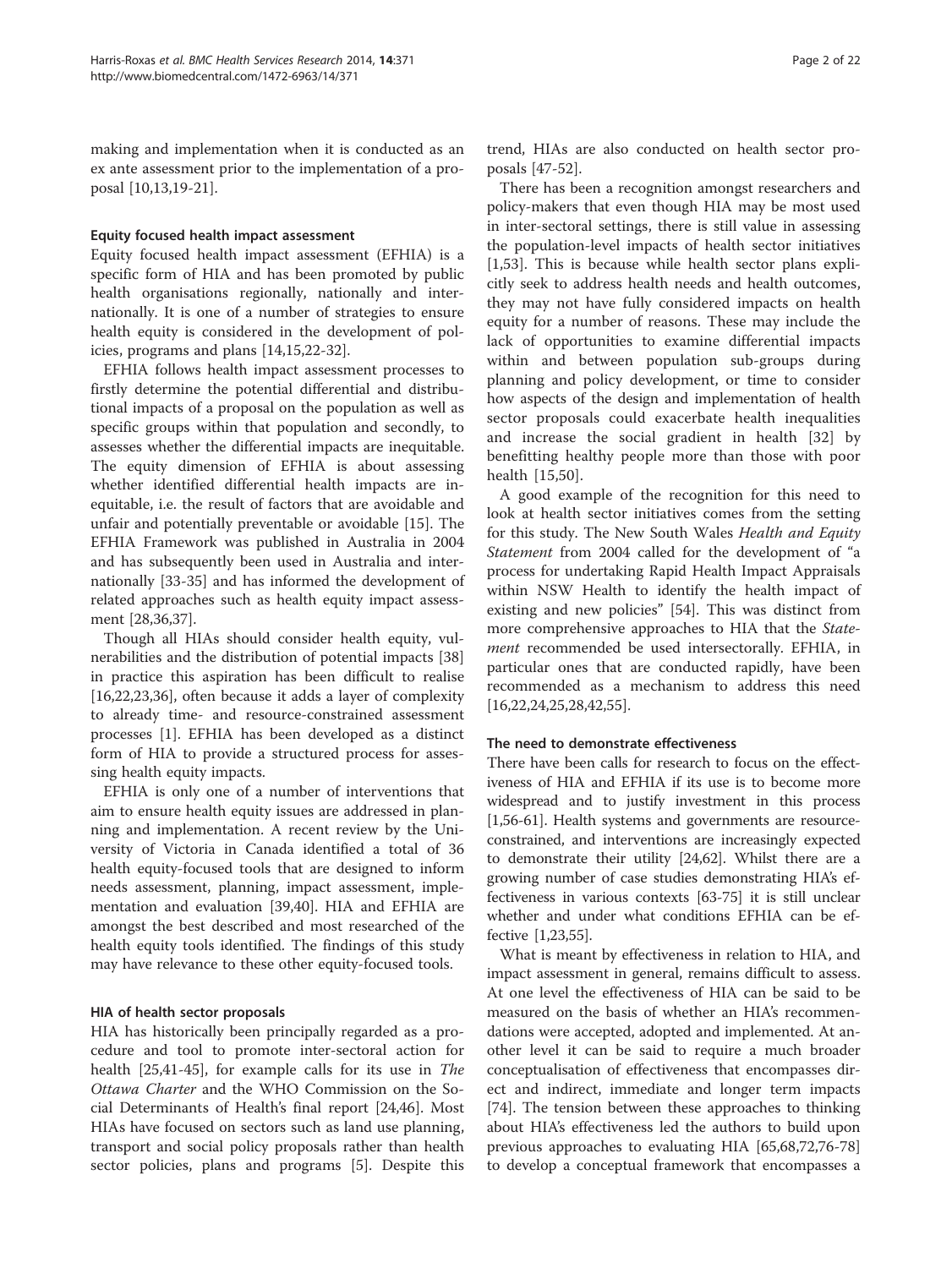<span id="page-2-0"></span>broad range of contextual, process and potential impacts factors (see Figure 1).

The process for developing this framework [[74](#page-20-0)] highlighted that measures of effectiveness that focus simply on the extent to which an HIA's recommendations are implemented misses many of the most important and valued impacts stemming from an HIA. These include factors such as changes to ways of working, learning, and engagement and collaboration. This view is consistent with the discussion and conclusions of other research on the effectiveness of HIA [[3,](#page-19-0)[69,76,78\]](#page-20-0).

This paper reports on the first known study to draw on several EFHIA case studies in order to identify EFHIAs' potential impacts on decision-making and implementation in health service planning. It tests the conceptual framework for evaluating the impact and effectiveness of HIA (see Figure 1) [\[74](#page-20-0)] to see if it applies to EFHIA and to identify what modifications may be required, as well as identifying factors that may promote and impair the impacts of EFHIAs on decisionmaking and implementation.

### The context for this study

The three EFHIA cases in this study were undertaken in New South Wales (NSW), an Australian state with 7.3 million residents, the majority of whom live in its capital Sydney. In Australia health service delivery is largely the responsibility of state and territory governments, with the Federal government funding a range of primary health, disability and aged care services. Two of the EFHIAs were conducted within the NSW Ministry of Health (at that time called the NSW Department of Health) and one was conducted in an Area Health Service, which are semi-autonomous regional health organisations overseen by the Minister of Health.

The use of EFHIA was pioneered in Australia, Wales and other parts of the United Kingdom [\[15,16,27,38](#page-19-0)[,50,55,79](#page-20-0)] and has subsequently been modified and adapted for use in different countries and contexts [\[22,23,28,35](#page-19-0)]. It has evolved into a specific model of practice in NSW, and has tended to be conducted as rapid appraisals on health sector proposals [[55](#page-20-0)]. In all three cases in this study the EFHIAs were conducted as rapid assessments and involved an integrated appraisal step (combined identification and assessment steps) [\[10,15](#page-19-0)]. The case studies ranged in duration from the shortest taking six days to conduct, through to the longest taking almost twelve months to complete (though this was due to delays within the process, the EFHIA still followed a rapid structure [\[10\]](#page-19-0)).

All three EFHIAs were undertaken during a period of considerable change for the health services in Australia, some initiated through a series of NSW State Government reforms [[80](#page-20-0)] and some brought about by changes in Federal Government health funding arrangements [[81\]](#page-20-0). These had direct implications for the organisations and programs in each of these EFHIA case studies by both creating and impairing opportunities for change

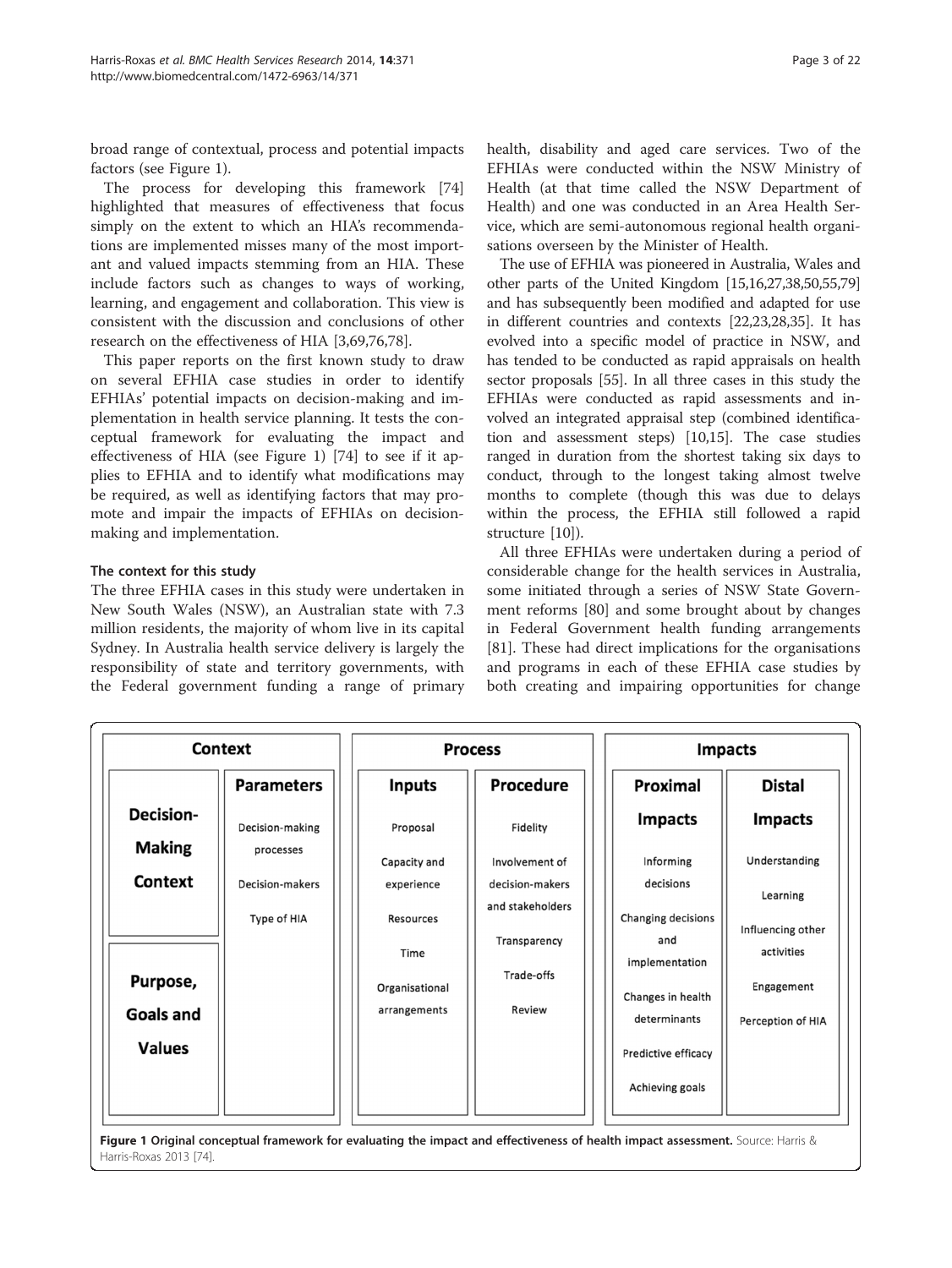<span id="page-3-0"></span>and innovation [\[82\]](#page-20-0). Though this context of organisational change had an impact on the EFHIAs and the implementation of their recommendations, in many ways periods of health system reform is becoming a normal, ongoing state for health systems in most developed countries [[83](#page-20-0),[84](#page-20-0)]. Public health system expenditure and health workforce challenges, coupled with broader financial and economic crises, have led to series of reforms across many countries [\[85\]](#page-20-0). As such even though these EFHIAs were undertaken within a period of changes to health service planning, the findings of this study will still have relevance to other contexts.

### Research aims and questions

This paper reports on research that aimed to investigate whether EFHIA could improve the development and implementation of plans within the health sector; which changes occurred as a result of conducting and implanting the recommendations of EFHIAs; and whether EFHIAs are effective and under what circumstances. The research questions included:

- 1. What are the impacts of EFHIAs conducted on health sector plans?
- 2. How does EFHIA improve the consideration of equity in health planning?
- 3. What changes to the conceptual framework [[74](#page-20-0)] are required to evaluate at the impact and effectiveness of EFHIAs, if any?

## **Methods**

### Study methodology

This study was informed by an interpretive description research paradigm. This approach emphasises an indepth and nuanced contextual description that draws heavily on interpretation and experience in order to understand practice issues [\[86,87\]](#page-20-0). The overarching methodology for this study was retrospective case study of three completed EFHIAs. Yin's approach to case studies [[88\]](#page-20-0) was followed because it facilitates explanation of the complex causal links in real-life interventions, in this study EFHIAs; description of the real-life context in which the intervention has occurred, in this context the NSW health system; description of the intervention itself, i.e. how the EFHIAs were conducted; and an exploration of those situations in which the intervention being evaluated has no clear set of outcomes, i.e. the broad range of potential changes that might or might not be attributed to the EFHIAs [\[88](#page-20-0)].

The cases were identified purposively [[89\]](#page-20-0), which involved selecting cases to "illuminate, by juxtaposition, those processes and relations that routinely come into play, thereby enabling 'the exception to prove the rule'" [[90\]](#page-20-0). Purposive sampling is most useful when one needs

to study specific organisational or decision-making contexts with knowledgeable experts involved, as was the case in this study [\[91](#page-20-0)]. Cases had to be:

- Rapid EFHIAs that had been completed between 2006 and 2008;
- Conducted on health service plans;
- Conducted in NSW (the state where the authors are situated, have the strongest connections to health services, and to ensure broad similarity in the organisational context between cases);
- A mixture of centralised (NSW Ministry of Health) and localised plans (HNEAHS); and
- A mixture of effectiveness (EFHIAs that were regarded as having changed the health service plan and those that weren't).

Four potential cases were identified. Three were included in this study due to resource constraints. The three cases included were selected because they represented the broadest range across the criteria above. The fourth case was excluded because it was conducted in a similar setting as Case Study 1 described below, on a similar type of proposal and was described as being similarly effective.

The background of each of the individual EFHIA case studies and their subsequent impacts on decisionmaking and implementation are outlined in Boxes 1–3 in the results section. The findings across cases and the implications for the conceptual framework [[74\]](#page-20-0) are also presented in the results section.

### Data collection

The qualitative data collection methods are outlined in considerable detail in Additional file [1](#page-18-0) and Additional file [2](#page-18-0) using the CORE-Q criteria for reporting qualitative research [\[92\]](#page-20-0) and the RATS qualitative research review guidelines [\[93](#page-20-0)]. Fourteen participants were identified purposively to ensure a mixture of people responsible for developing the health service plan, those involved in the EFHIA, and those responsible for acting on its recommendations (several interviewees fell into multiple categories, see Table [1\)](#page-4-0).

Participants were approached to be interviewed by email (11) or phone (3) and all potential participants who were approached agreed to be interviewed (100% participation rate). A written information sheet about the study was provided to each participant along with details of ethics approval. Written consent was obtained from participants. Semi-structured interviews followed a guide (see Table [2](#page-4-0)) and where possible documents relating to the original plan, the EFHIA and subsequent implementation documentation were obtained (see Table [1](#page-4-0)). Each interviewee was asked whether there were any non-confidential documents relating to the EFHIA process that could be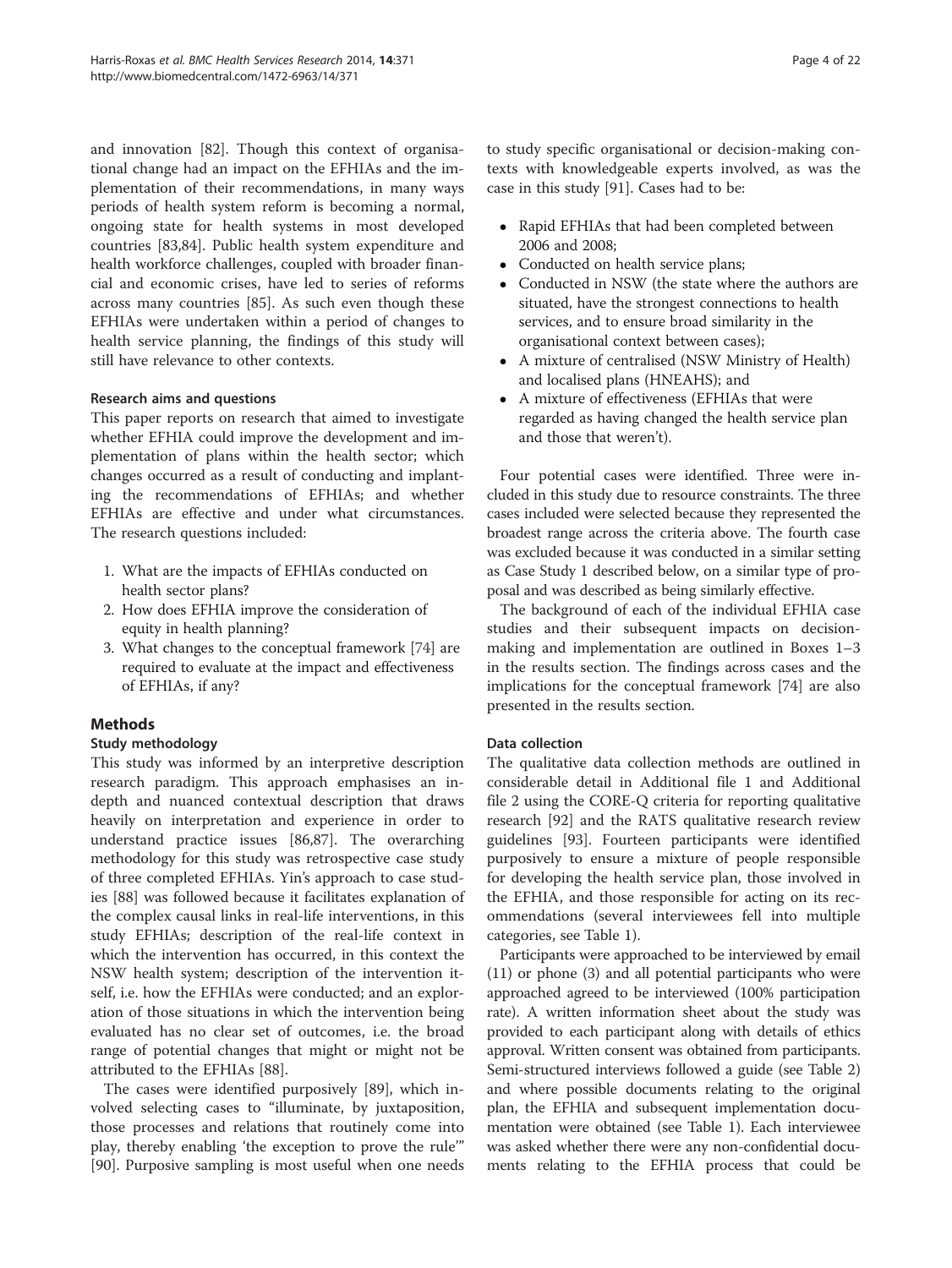| Case study                                                                                            | <b>Total number</b><br>interviewed | <b>Number</b><br>interviewed<br>involved in<br>development of<br>original plan* | <b>Number</b><br>interviewed<br>involved in<br>EFHIA process* | <b>Number</b><br>interviewed<br>involved in<br>implementing<br>the EFHIA's<br>recommendations* | Documents included in analysis                                  |
|-------------------------------------------------------------------------------------------------------|------------------------------------|---------------------------------------------------------------------------------|---------------------------------------------------------------|------------------------------------------------------------------------------------------------|-----------------------------------------------------------------|
| Case Study 1: The Good for Kids,<br>Good for Life EFHIA                                               |                                    | 3                                                                               | 4                                                             |                                                                                                | 3 (original program plan, EFHIA<br>report, implementation plan) |
| Case Study 2: The New South Wales<br>Australian Better Health Initiative<br>Implementation Plan EFHIA | 5                                  | 3                                                                               | 3                                                             | 3                                                                                              | 2 (draft implementation plan,<br>EFHIA report)                  |
| Case Study 3: NSW Sexually<br>Transmissible Infections<br>Strategy EFHIA                              | 4                                  |                                                                                 | 3                                                             | 2                                                                                              | 2 (draft strategy, EFHIA report)                                |
| <b>Total Across Cases</b>                                                                             | 14                                 |                                                                                 | 10                                                            |                                                                                                |                                                                 |

<span id="page-4-0"></span>Table 1 Characteristics of interviews and documents included in the analysis

\*N.B. Several interviewees fit into multiple categories so the sum between columns exceeds the total number interviewed.

included in the document analysis. In two of the three cases more than one interviewee identified and shared the same documents with the study team.

#### Analysis

Data from both the interviews and the documents were imported into NVivo qualitative data analysis software [[94\]](#page-20-0) and then coded using the conceptual framework as categories (Figure [1\)](#page-2-0). The data were subsequently free coded [\[95\]](#page-20-0) to establish:

- if there were distinct concepts in the data that didn't to fit into the conceptual framework;
- if there were concepts in the conceptual framework that weren't found in the data; and
- what topics were discussed in uncoded or sparsely coded portions of the data (portions of the interviews and documents with only one code or no coding after the initial coding pass).

Though this was not a grounded theory study, the constant comparative method informed the approach to coding by identifying any differences between respondents based on their role in the EFHIAs, and differences between the three EFHIAs (see Table 1 for an overview) [\[96](#page-21-0)].

The interview data was broadly similar in format as the interviews were structured around a semi-structured interview guide (see Table 2). The documents took quite differing forms; some were detailed textual descriptions whereas other documents were tables describing activities.

#### Table 2 Semi-structured interview guide

- 1) Tell me in your own words how the EFHIA was undertaken (Prompt: And then what happened?)
- 2) What changed as a result of doing the EFHIA?
- 3) Was the EFHIA a success? Why?
- 4) In general, what would make an EFHIA successful?

These data was coded using the same process and approach as for the interview data but with specific reference to considering what information that might be expected was excluded as well as included in the documents. The importance of this approach is emphasised in the literature on document analysis [[97](#page-21-0)].

Validity enhancement activities were undertaken through a "coding workshop" and checking coding with other two other researchers. A thirty-minute coding workshop was undertaken with six social researchers looking at two one-page excerpts from two separate interviews. The data was discussed along with what major themes were present. The workshop also discussed how these data might be coded against the conceptual framework [[98](#page-21-0),[99](#page-21-0)]. A sample of the data (three interviews, the longest one from each case) was coded by two other researchers: one with a familiarity with HIA but not the cases in question; and another with no background in HIA but with familiarity with health service planning. The range of codes identified was similar and a limited number of differences in coding were resolved through discussion. Both these activities were undertaken to ensure broad similarity and agreement on coding and that major emergent themes were identified.

The overall analytic approach and validity enhancement measures adopted are described in detail in Additional files [1](#page-18-0) and [2.](#page-18-0)

#### Ethics approval

Ethics approval for this research was obtained from the University of New South Wales' Human Research Ethics Advisory Panel I: Social and Health Research (9\_08\_121).

#### Results

Results from this study are presented in two sections – a section describing each of the three case studies and their impacts on decision-making and implementation, and then a section describing results across cases. The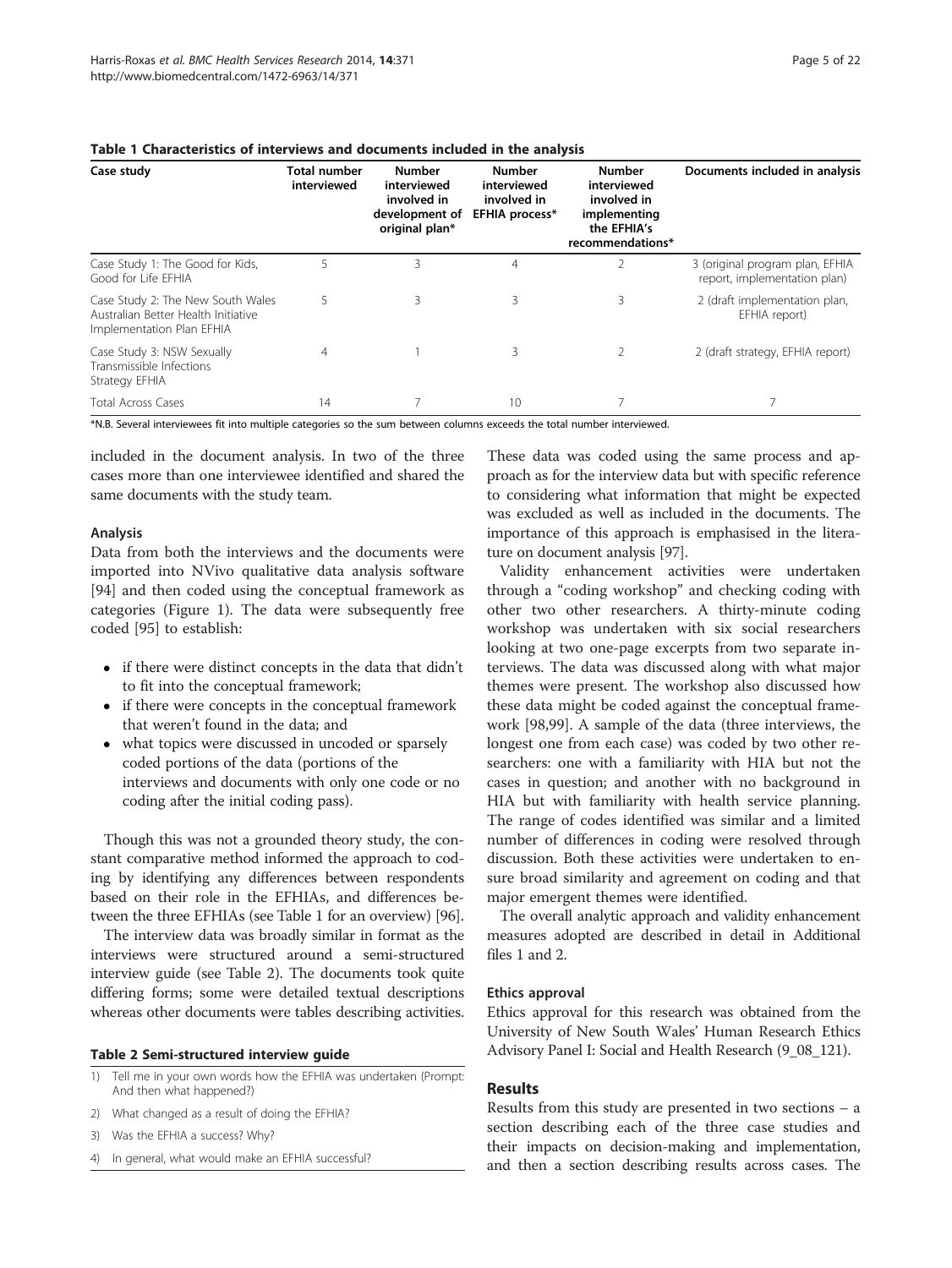categories and sub-categories developed through coding the qualitative data (coding nodes) are described in Additional file [3](#page-18-0) [[95](#page-20-0),[100](#page-21-0)].

#### Case descriptions

The EFHIAs each had differing degrees of perceived effectiveness. A description of each case, its context, EFHIA process and subsequent impacts are included below. Each case description outlines the factors have played a role in enhancing or limiting the impact of the EFHIAs on decision-making and implementation.

#### Case study 1: The Good for Kids, Good for Life EFHIA

Good for Kids, Good for Life was a four-year population level, multi-pronged childhood obesity initiative in Hunter New England Area Health Service (HNEAHS). The initiative received \$7.5 million in funding from the NSW Department of Health and the local Area Health Service. It was a significant program with school, childcare, health service and social marketing components. A rapid EFHIA was conducted between 2007 and 2008 to assess potential differential health impacts on Aboriginal children and young people to ensure the program did not exacerbate existing inequalities between Aboriginal and non-Aboriginal children.

The EFHIA drew on information from over 50 Aboriginal community consultations that were conducted in 30 Aboriginal communities across HNEAHS; population profiles of Aboriginal communities across HNEAHS; and a two-day appraisal workshop with experts and key stakeholders. The EFHIA sought to identify factors that would facilitate or hinder Aboriginal children's capacity to participate in the Good for Kids, Good for Life program, to eat healthily and to be active. It did not seek to address other potential inequities that could arise from the initiative in terms of age, gender, socioeconomic status or location, except insofar as these were considerations within Aboriginal population sub-groups.

The EFHIA recommended over 80 modifications to the program focused on providing education on nutrition, working through schools, addressing transportation barriers to healthy eating and physical activity, providing weight management advice and ensuring that participation in the program did not incur any direct costs for children or families. The EFHIA steering group also developed substantial guidance based on ten major themes on how the program could best work with Aboriginal communities, including ongoing consultation, use of culturally appropriate materials and working with well-known Aboriginal role models. The EFHIA recommended incorporating additional settings be added to the program's settingsbased approaches (e.g. Aboriginal Community Controlled Health Organisations) [\[101\]](#page-21-0) and amending policy templates and resources to improve cultural appropriateness.

All the EFHIA's recommendations were implemented and documented in revisions to the Good for Kids, Good for Life program plan, a detailed plan that implementation. The plan was regularly formally reviewed as part of the program's implementation, which involved managers responsible for different aspects of the program meeting to report on progress against every item on the implementation plan. The EFHIA was described by those impacts as having an impact on all aspects of the program because all recommendations were adopted and built into the program's planning framework. The EFHIA was also described as influencing work practices in other programs and parts of the health service, in particular how population health activities sought to consult and involve Aboriginal communities. The EFHIA was recognised more broadly by receiving the 2008 New South Wales Health Minister's Award for Aboriginal Health. The NSW Minister for Aboriginal Affairs, Paul Lynch, commended the EFHIA, saying "this project brings together a variety of agencies, community groups and industry to provide practical information… to make it easier for Aboriginal children to be active and eat well" [[102](#page-21-0)].

Factors that facilitated the impact of the EFHIA on decision-making included:

- A high level of involvement of the Good for Kids program management in the EFHIA; and
- The commitment of the organisation to act on the findings of the EFHIA.

Factors that impaired the impact of the EFHIA included:

- Many aspects of the broader Good for Kids, Good for Life program had already begun implementation before the EFHIA was completed, potentially limiting the nature of changes and modifications that could be made to the program; and
- The HIA's focus on Aboriginal children and family limited the extent to which other potential health equity impacts could be addressed, though several interviewees suggested that if the program worked to address the needs and concerns of Aboriginal people, the needs of other disadvantaged groups would be indirectly addressed as well.

### Case study 2: The New South Wales Australian Better Health Initiative Implementation Plan EFHIA

The Australian Better Health Initiative (ABHI) Implementation Plan was developed as part of a Council of Australian Governments (COAG) package aimed at achieving better health for all Australians through a focus on the prevention and early detection of chronic disease [\[103\]](#page-21-0). There had been an increasing recognition by both state and federal governments that there was a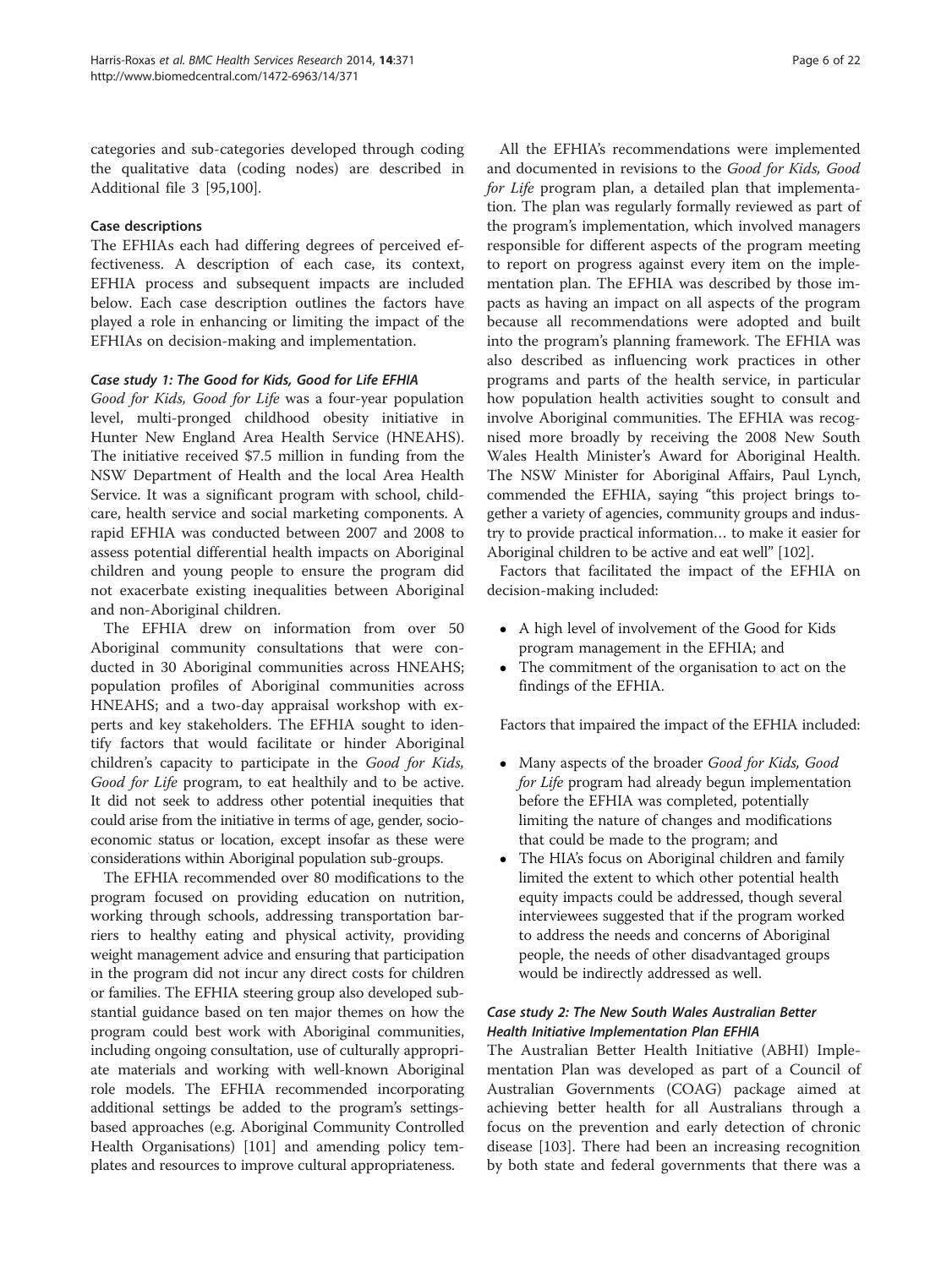need for sustained investment in prevention in order to address issues such as healthy ageing, workforce health and productivity, increases in rates of chronic disease and risk factors associated with chronic disease, and widening health inequities. Combined, these issues had the potential to undermine the sustainability of the overall health system by increasing the burden on acute care services. As part of its response to the overall ABHI plan, NSW Treasury allocated \$20.1 million in new funding to be used over four years to enhance programs for promoting healthy lifestyles and supporting healthy lifestyle and risk factor modification. This represented a substantial increase in funding for preventive health in the state, and importantly it was a new pool of funding.

The NSW Ministry of Health (at that time the Department of Health) developed a series of initiatives within a very short timeframe, in order to respond to the deadlines imposed by the COAG planning process. These draft initiatives were included within the Implementation Plan and circulated to key stakeholders for comment, which led to the suggestion that an EFHIA could be undertaken on the proposals. The Ministry of Health agreed to the EFHIA provided (i) it could be done within 4 working days as the final document needed to go to the Minister of Health three days after this deadline, (ii) did not suggest new strategies but made recommendations on how existing strategies could be strengthened or modified, and (iii) did not recommend changes in funding levels. Issues related to Aboriginal health were excluded from the EFHIA as these were being covered through a separate Aboriginal Health Impact Assessment process [\[104](#page-21-0)].

The EFHIA was scoped to look at two components within the ABHI implementation plan (promoting healthy lifestyles and supporting lifestyle and risk modification), in order to respond within the timeframes available. The EFHIA drew on a rapid review of the literature, a one-day workshop with seven key stakeholders from government and universities in NSW and Victoria. The EFHIA recommended a series of changes to items within the implementation plan. These recommendations were aligned to the existing structure of the implementation plan. For each item within the implementation plan the EFHIA included one page outlining:

- 1. What is the initiative trying to do?
- 2. Is there evidence of inequity?
- 3. Who may be disadvantaged by the initiative?
- 4. Are there likely to be unanticipated impacts?
- 5. What are the key recommendations for implementation?

The extent to which the EFHIA's recommendations were implemented remains contested and unclear. Some of the people interviewed indicated that there were clear changes to planning and implementation that could be attributed to the EFHIA. Others reported that these changes would have been made anyway as part of routine planning and program development processes, and that many of the changes to implementation could not be attributed to the EFHIA but to other contextual factors. It was acknowledged by all interviewed that the implementation plan had changed, but there were different

views about what these changes should be attributed to. Factors that facilitated the impact of the EFHIA on decision-making included:

- A willingness and openness by the Ministry to have the draft implementation plan reviewed; and
- Adapting the EFHIA process to respond to time pressures.

Factors that impaired the impact of the EFHIA included:

- The limited number of people directly involved in the EFHIA process and that these people did not directly include the people responsible for implementing the EFHIA's recommendations, due to a number of timing and decision-making contextual factors; and
- Individual responses influenced how the EFHIA's recommendations were received, in particular the extent to which the EFHIA was perceived to be unduly critical.

The process this EFHIA followed and its impacts on decision-making and implementation have been described in considerable detail in a paper in the International Journal for Equity in Health [[55\]](#page-20-0).

## Case study 3: NSW Sexually Transmissible Infections Strategy EFHIA

The NSW Sexually Transmissible Infections Strategy 2006– 2009 was the first STI strategy to be developed in NSW. The strategy identified a number of priority groups: Aboriginal people; gay and other homosexually active men; young people; sex workers; people with HIV/AIDS; people who inject drugs; and heterosexuals with recent partner change. These priority populations were identified based on epidemiological evidence about groups with higher rates of STIs, groups with relatively lower rates of STIs where the rate has been increasing, and groups identified as having relatively higher numbers of sexual partners.

The strategy set out a number of areas for activity, including:

- promoting general STI awareness;
- working with primary health care providers (general practitioners);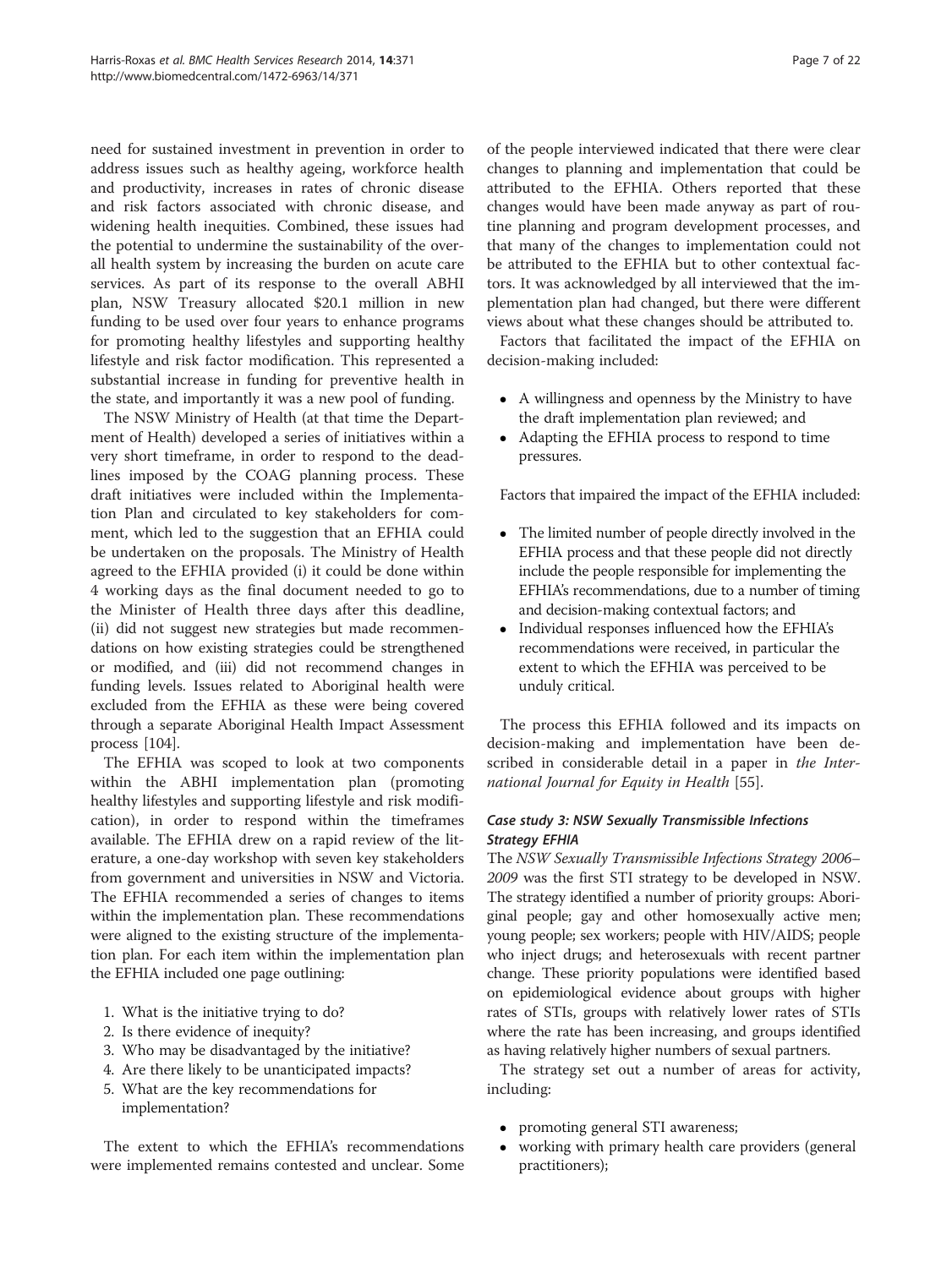- prioritising access to and the focus of publicly funded sexual health clinics to those priority groups described above;
- promoting STI testing;
- improving contact tracing;
- strengthening health promotion programs around sexual health;
- developing the workforce; and
- research and surveillance priorities.

The EFHIA was suggested as an activity within the NSW Health Public Health Officer (PHO) Trainee program, which trains a cohort public health officers within the NSW health system in a broad range of public health skill areas. The strategy was identified by the manager of the PHO Trainee program in conjunction with the manager of the AIDS and Infectious Diseases Branch as being appropriate for an EFHIA. This was because it was undergoing a mid-term review in 2008, which allowed an opportunity for the EFHIA to guide and inform any changes that might be required whilst having a clear and well-structured strategy to assess. The stated objectives of the EFHIA were:

- To create a learning based exercise for the NSW Health Public Health Officer trainees;
- To review the policy and make equity-based recommendations to support the development and implementation of the next strategy; and
- To engage the AIDS and Infectious Diseases Branch within the Centre for Health Protection in the use of EFHIA.

The EFHIA was conducted following a rapid process with three workshops over a two-week period – one for screening and scoping, one for identification and assessment, and a final one for development of recommendations. Between the workshops three of the PHO Trainees undertook a rapid review of the literature and compiled a profile of STI transmission in based on NSW Health data, with a focus on identifying sub-populations with high rates of STIs and new and emerging patterns of infection. The participants numbers varied across the three EFHIA workshops but included a mix of PHO trainees and staff from the Centre for Health Advancement and the AIDS and Infectious Diseases Branch within the Ministry of Health. The PHO Trainees had all previously received 4 hours introductory training in HIA. Technical procedural support for the EFHIA was provided by a lecturer from the University of New South Wales with a background in health impact assessment.

The EFHIA made a number of recommendations, which lead to an increased emphasis on access to services by groups within priority populations, such as

Aboriginal communities in regional and rural areas. These resulted in changes to the draft document. The EFHIA also strengthened the Strategy's emphasis on working with primary health care as the principal mechanism to address issues of access for advice and treatment, as well as identifying people at risk.

Factors that facilitated the impact of the EFHIA on decision-making and implementation included:

- The willingness of the AIDS and Infectious Diseases Branch, who were responsible for revising and implementing the strategy, to have the EFHIA conducted and to participate in the process;
- The availability of PHOs to assist in the EFHIA and their diverse range of skills; and
- A clear, structured proposal to assess in the form of the strategy.

Factors that impaired the impact of the EFHIA included dDiffering perceptions of the purpose of HIA, with some participants regarding it solely as a training exercise with no scope to change the proposal, whereas others regarded it as a legitimate activity with scope to affect change (notably including the AIDS and Infectious Disease Branch, who were responsible for implementing the proposal). The EFHIA was conducted to inform a a mid-term review and as such there was not as much scope to alter fundamental aspects of the Strategy as there might have been if it was a newly developed strategy, though this needs to be balanced against the greater detail that was available to inform the assessment.

There were challenges reconciling conceptual differences between an equity analysis based on potential dimensions of within-population inequity (the EFHIA looked at differences in terms of age, gender, socioeconomic position, location, existing levels of health and disability, sexuality, etc.) and a strategy that was developed with close attention to empirical data on the prevalence and transmission of STIs within specific populations (the STI strategy was developed to target specific priority populations, as well as strengthening health service links). This involved re-examining knowledge and assumptions about STI priority populations, as well as considering within-population differential impacts that could arise as a result of the policy.

### Results across cases

The conceptual framework for evaluating the impact and effectiveness of HIA (see Figure [1\)](#page-2-0) was used to structure the presentation of results across the cases [[74\]](#page-20-0). This framework has been used elsewhere to frame analysis and discussion of HIA case studies [[105\]](#page-21-0) and looks at a broad range of context, process and impact factors that influence, and are influenced by, HIAs. This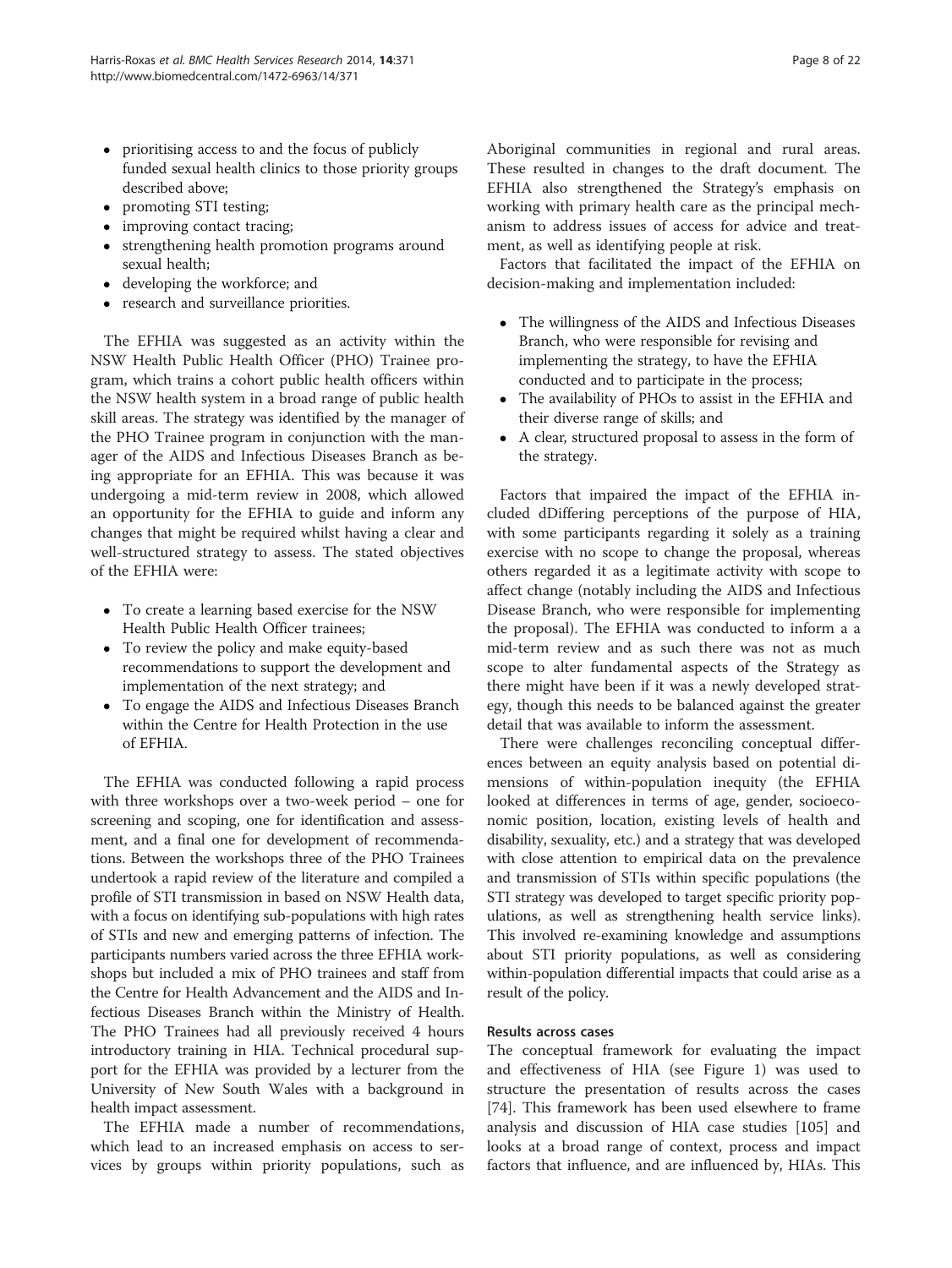structure was also used because one of the aims of this paper was to examine what changes to the conceptual framework were required when evaluating the impact and effectiveness of EFHIA, as distinct from HIA.

### Context

## Decision making context

At a broad level there was a lot of similarity between the three case studies' decision-making context, which reflects the purposive nature of the case selection (see [Methods\)](#page-3-0). All cases were EFHIAs conducted on NSW health sector plans within a two-year period. Two of the case studies were from within the central Ministry of Health office; one was conducted within a local health district.

There was broad consistency in the approach to health service planning across all cases, which involved developing draft plans; consulting with a number of internal and external stakeholder groups; and reviewing related guidance, evidence and best practice. All three cases took place within a period of significant organisational change in the NSW health system, as discussed in the background section.

## Purpose, goals and values

#### Purpose

Agreement or disagreement about the purpose of the EFHIAs was a significant factor that affected how the EFHIAs were conducted and its recommendations received, and the issue was relevant in all cases. Only one of the EFHIA reports stated its purpose clearly and unambiguously. Interviews highlighted that there was considerable variation about the NSW STI Strategy EFHIA's perceived purpose, specifically about whether its main purpose was to be a training activity or to inform the development and implementation of the Strategy. There was also some variation between interviewees about the perceived purpose of the ABHI Implementation Plan EFHIA:

"[The EFHIA was] a kind of a training opportunity for the Public Health Officer trainees in the first instance. So that was kind of its primary purpose and then it had a happy spin off of being something that could usefully inform our work."

NSW STI Strategy EFHIA interviewee

"There are quite dichotomous views about what people believe about HIAs. Some people believe there is a place [for HIAs], blah, blah, blah and they're fantastic. Other people believe [these issues are addressed as] part of a good planning process, and there's some there are in between those two.

ABHI Implementation Plan EFHIA interviewee

### Goals

The goals of the EFHIA were not clearly stated in the documentation for two of the EFHIAs, though the goals of the original plans were articulated in all three cases. Goals were implied rather than stated in the interviews.

### Values

There was explicit reference to equity in all three cases, mostly through the language used in the interviews. This may be unsurprising given they were all EFHIAs and equity is an explicit value described in the title of the process. There were very few instances of the explicit description of values in the documents analysed. There was considerable overlap in the way the purpose, goals and values of the EFHIAs were discussed in the interviews and documentation. A number of interviewees suggested that the EFHIAs may have had an impact on participants' values, but also identified this as an area of conflict or change that failed to eventuate.

It would have been a success if that was the case, you know, those sort of what we call a, you know, a more indirect impact around values, changes and stuff like that. That I would consider that as a success. NSW STI Strategy EFHIA interviewee

### Parameters

#### Decision-making processes

There was recognition in almost all interviews that the EFHIAs took place within broader decision-making processes, such as funding agreements between organisations. The documents described these decision-making processes well, as they provided clear boundaries for the scope of the EFHIAs. Several interviewees described this as a factor that facilitated the EFHIA by making clear what decisions had already been made and which were still possible to influence or change.

So we obviously need to be really clear from a Department point of view about what you could comment on, and what you couldn't comment on.

ABHI Implementation Plan EFHIA interviewee

#### Decision-makers

Decision-makers were consistently identified as a factor that set the boundaries in the EFHIAs before they had commenced. The extent to which the people who were in a position to act on the recommendations were receptive to an EFHIA being conducted in the first place was described as a significant factor that either helped or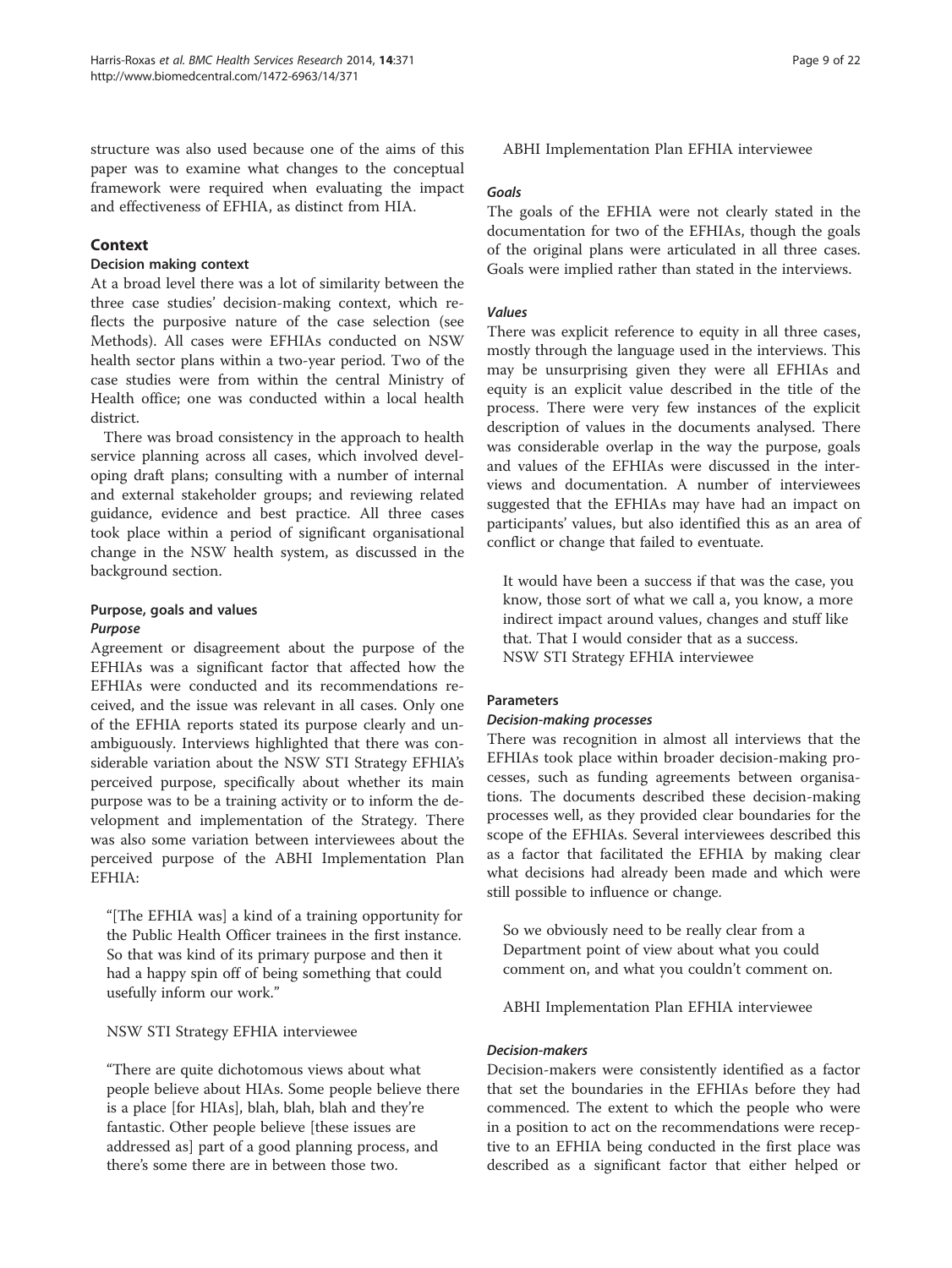hindered all three EFHIAs, and seemed to vary between them.

The EFHIA happened after we circulated the plan for comment… [The EFHIA wasn't my idea, someone else] was pushing for the HIA.

ABHI Implementation Plan EFHIA interviewee

The HIA process was actually um… really useful for trying to, for demonstrating that we, as a project, were committed to, to listening and making changes.

Good for Kids, Good for Life EFHIA interviewee

### Type of HIA

All three EFHIAs that were conducted rapidly, as that was one of the case selection criteria. The interviews confirmed that the desire to address equity well informed the very earliest decisions about whether to conduct the EFHIAs. All three EFHIAs were described as rapid and were intended to be conducted within short timeframes. The actual duration of the process varied markedly between the EFHIAs, ranging from a week to several months, though the amount of time invested, the approach to data collection and the use of rapid appraisal workshops to synthesise the evidence from multiples sources was quite similar across all three cases.

### Timing of when the HIA is conducted

A significant parameter that was identified in the interviews, which had previously not been described in the conceptual framework (see Figure [1](#page-2-0)), was the timing of when the EFHIA was conducted. The extent to which an EFHIA was conducted at the right stage in planning was identified across all three cases as a critical factor that influenced everything that came afterwards, including the process for the EFHIA being conducted but also extending to the extent to which recommendations were appropriate or addressing activities that were amenable to change. Whilst some of the interviewees recognised that there was value in having enough detail in the proposals to assess, most expressed concern that too many of the higher-level decisions about what the main features of the plans had already been made.

I would have said, "This is not a good thing to be doing an HIA on. It's too complete, it's too difficult to change. I understand that the idea is that you might be able to influence the next one, but it's not an appropriate thing to be doing it on".

We actually started doing it after the project had already been commenced. But I think that was the difficulty. Because it was so hard to go back. And it should be something that's done prior, whereas this wasn't done prior.

Good for Kids, Good for Life EFHIA interviewee

## Process

#### Inputs Proposal

The timeframes for developing the initial plans that the EFHIAs assessed varied markedly, ranging from 2–3 weeks (the ABHI EFHIA) through to more than a year (Good for Kids, Good for Life EFHIA). Despite this all three cases had clear, well-described proposals to assess. The ABHI Implementation Plan EFHIA in particular had a clear proposal but also had a clear brief for the assessment team that set out the four components of the Implementation Plan that the Department agreed to being examined through the EFHIA.

I'm also not convinced that a rapid HIA on a document with only four pieces of the jigsaw puzzle was a good idea, would I do it for the next bit of the Implementation plan, I don't know. I like the idea of a rapid HIA, because then presumably it fits into all our timeframes, which are often unrealistically ridiculous… So one way I like the idea of that, I don't know.

ABHI Implementation Plan EFHIA interviewee

### Capacity and experience

The experience, individual capacity and organisational capacity of those involved in the EFHIAs were described as a facilitating factors in all but two interviews. In all three EFHIAs the participation of people with experience in conducting EFHIAs, expertise in the proposal area and knowledge about related health equity issues was described as helping the EFHIA process.

I think as an experienced person when they try, you know instinctively, early on and try to see where things can go wrong. I could see the potential for absolute disaster going down a quite a sophisticated approach to the [assessment] matrix, so we used [an appraisal workshop]. Um, and ah, I think the EFHIA questions capture, they capture it, they capture the system.

### NSW STI Strategy EFHIA interviewee

Another aspect of experience and capacity that was identified in the interviews was the involvement of the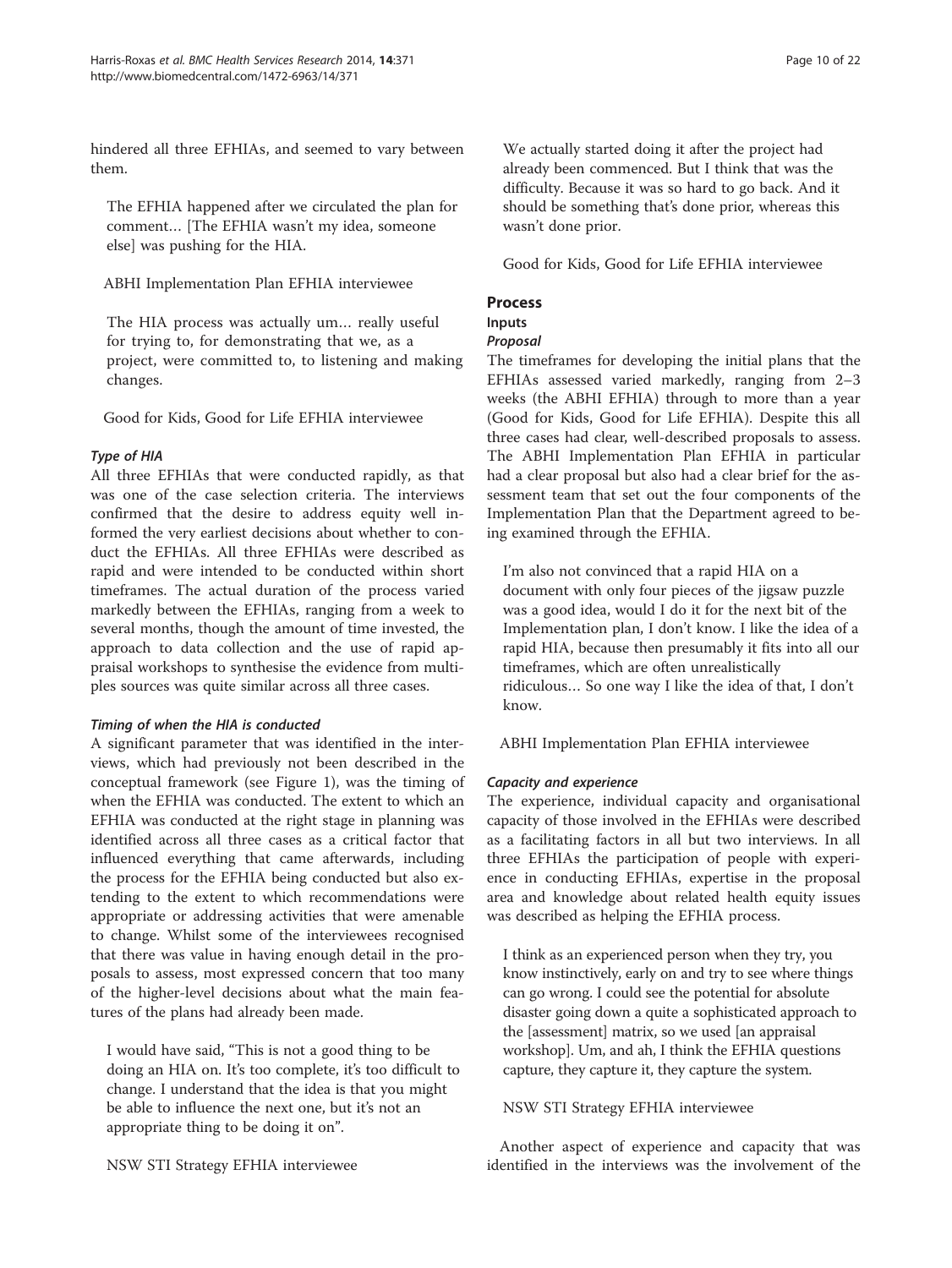people who had developed the proposal being assessed. This involvement took different forms in each of the EFHIAs, largely due to competing time pressures. This extent of involvement assisted the EFHIA process but was also described as altering the way recommendations were framed and enhancing the impact of the EFHIA on decision-making and implementation. The EFHIA with the highest level of involvement of those responsible for developing the proposal was the Good for Kids, Good for Life EFHIA. Four interviewees for this EFHIA described this high level of involvement as enhancing the process and impact of the EFHIA.

Yeah, yeah and once the recommendations were sort of offered and strategies presented back and negotiation around them to give them what we wanted. But they became a part of the program plan, so yeah that's sort of our main governing document. So if it's in the programme plan, they had to report on it to sort of their manager and then up to the program advisory committee.

Good for Kids, Good for Life EFHIA interviewee

#### Resources

Resources devoted to the EFHIAs took several forms including financial support, providing venues and logistical support for the appraisal workshops, and the provision of EFHIA technical and advice and support from the University of New South Wales. The most important resource discussed in the interviews however was the time of those involved in the EFHIA, most of which was paid by their employers. Two participants in the Good for Kids, Good for Life EFHIA were the only people in all three EFHIAs who were not participating as part of their paid employment.

### Time

The time available to conduct the EFHIA was recognised as a significant factor that affected how the EFHIA was conducted. All three EFHIAs were rapid in nature, largely due to time pressures imposed by external decisionmaking processes. For example the bulk of the ABHI Implementation Plan EFHIA was completed in five working days in order to meet timeframes imposed by Council of Australian Governments (COAG) processes.

Yeah, the turnaround was ridiculous, and I certainly appreciate from our point of view it was going to be ridiculous, but even more so from the people who were doing [the EFHIA], it was going to be ridiculous. We were given a very tight timeframe of when things needed to be approved by the Department, and ah, that was tied up to some extent in the COAG process.

#### ABHI Implementation Plan EFHIA interviewee

The Good for Kids, Good for Life EFHIA also had time pressures on it, given the program was being implemented at the same time that the EFHIA started. However instead of compressing the time available several people involved in developing and implementing the plan recognised there was a need to invest in understanding the EFHIA process and building trust with members of the EFHIA advisory group. Though this explanation and trust-building took some time, the EFHIA itself remained rapid in nature.

We had an advisory group in place um that advised on a range of things that relate to how we interact and operate with Aboriginal communities in the region. And we needed to sell this idea to them. And that was a bit of work. And it's, ah, it's a, the, the process they needed to understand and that took a while. But also they needed to be able to see what benefits it was going to bring in the long term and why it was worthwhile participating in this process. And that, that was hard work.

Good for Kids, Good for Life EFHIA interviewee

### Organisational arrangements

Existing organisational arrangements significantly affected the process across the three EFHIAs. Both the NSW STI Strategy EFHIA and the ABHI Implementation Plan EFHIA mostly involved stakeholders within the NSW health system. This provided a clear context for why the proposals were important and provided an impetus and a degree of assumed agreement about their participation in the EFHIA. It also meant there was some degree of recognition of the importance of health equity and the NSW health system's commitment to it as a value informing health service planning and delivery [[54](#page-20-0)].

The Good for Kids, Good for Life EFHIA involved a greater number of external stakeholders including Aboriginal community controlled health services, the state government departments for education and community services, Aboriginal health workers within the health system, and community representatives. They had to invest much more time explaining the proposal to stakeholders and why their participation was important, compared to the other two EFHIAs in this study.

### Individual agency

Several interviewees emphasised the difficulties in engaging in a process that was not their choice to undertake or which they described as being thrust upon them. This lack of control or agency was often described when they were explaining why the EFHIA had limited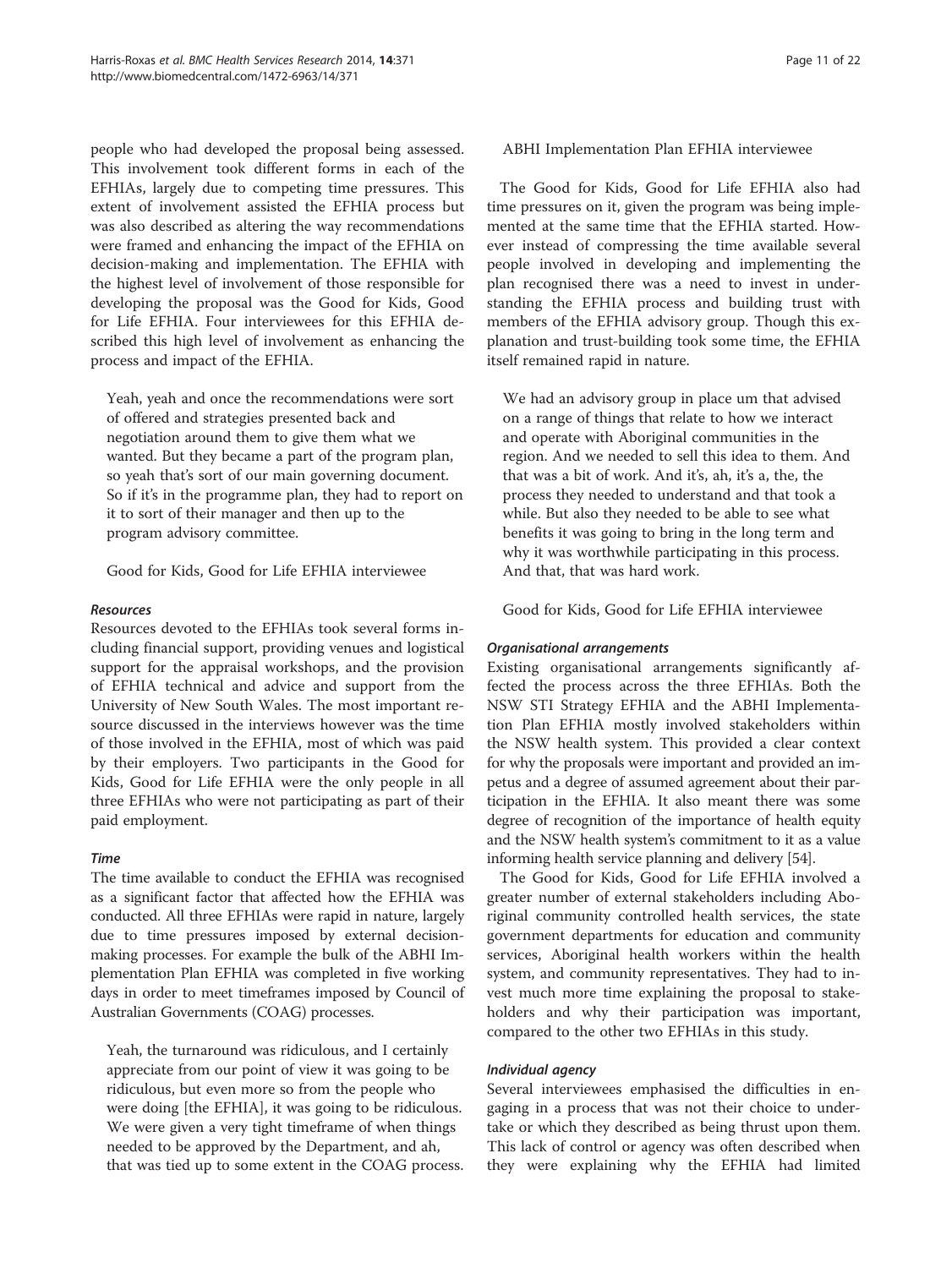impacts or wasn't well aligned with decision-making processes. Conversely, in the interviews where people said they played a role in initiating or voluntarily participating in the EFHIA they described this as leading more easily to implementing the EFHIA's recommendations, illustrating both aspects of the role individual agency played in the EFHIAs.

Okay, when HIA came up, we'd only heard briefly about it. I'd heard about it. I'd never worked on a HIA before in that context… One of the things that can be a bit daunting too, and I'm going to make a sort of assumption statement now, one of the things that can be quite daunting is someone from the [university] comes in and says, 'you beaut, great, fantastic tool to use'. If you haven't had experiences with that before, often you'll think, 'well, yeah, okay lets run with it'.

Good for Kids, Good for Life EFHIA interviewee

This item was not in the original conceptual framework (see Figure [1](#page-2-0)) but arose consistently in interviews as a distinct factor that influenced how the EFHIA was conducted, how its recommendations were received, and the extent to which it has an impact on subsequent decision-making and activities.

### Procedure

### Fidelity

In all three EFHIAs there was a high degree of adherence to established guidance on the procedural aspects of EFHIA. The only difference to the process described in some HIA guidance was that all three involved an integrated appraisal step, rather than separating out identification and assessment [[9,10](#page-19-0)]. This meant that information on the likelihood and magnitude of potential impacts was assessed as it was gathered, using a collaborative group process [\[27](#page-19-0)[,79\]](#page-20-0), rather than reporting all potential impacts and then assessing them as separate steps. This was described as being due to the rapid nature of the EFHIAs and does mirror the process described in the original EFHIA Framework [\[15](#page-19-0)].

### Involvement of decision-makers and stakeholders

There was marked variation in the level of involvement of decision-makers and stakeholders between the EFHIAs. In the Good for Kids, Good for Life EFHIA people who had the capacity to alter the implementation of the program were actively engaged throughout the process. In the cases of the NSW STI Strategy EFHIA and the ABHI Implementation Plan EFHIA the people responsible for implementing and overseeing the development of the plan were not able to be actively involved in all aspects of the EFHIA process, in both cases due to

competing time pressures and other activities associated with the plans being assessed.

This was identified in the interviews as a critical factor that has the ability to assist or impede subsequent impacts on decision-making and implementation.

Well, I think one of the things seems to be to have in the room, during the assessment phase, people who can influence the outcome, because a lot gets lost in translation, and it's actually the discussions around why you've come up with the recommendations which are important, and that if you're not involved in those discussions, it's not always obvious how you went from Point A to Point B. So I think that's important, but probably unrealistic in many situations, but as much as you can, to get people who can influence the implementation involved, I think, because in a way, it was about improving the quality of the document, it was actually quite important to be able to debate some of the issues.

ABHI Implementation Plan EFHIA interviewee

### **Transparency**

All three EFHIAs documented and reported on the process they followed well, and the description of the process followed in the interviews was consistent with that described in the EFHIA reports.

### Trade-offs and review

These factors were included in the original conceptual framework (see Figure [1\)](#page-2-0) but weren't found in either the interview or document analysis data in this study.

## Impacts

## Proximal impacts

### Informing decisions

All three EFHIAs were described as informing the thinking about the proposals assessed and informing subsequent decisions, though the extent and nature of that change varied a lot. The extent to which they informed decisions seemed to be associated with the level of involvement of those responsible for implementing the plans in the EFHIA process.

If [the EFHIA] had been built in earlier, I would have had more ownership of it. And certainly if anyone above me had built it in [to the planning process], I would have felt a greater sense of responsibility to act… So I think making sure the people at the right level are involved at the right, at an early stage.

NSW STI Strategy EFHIA interviewee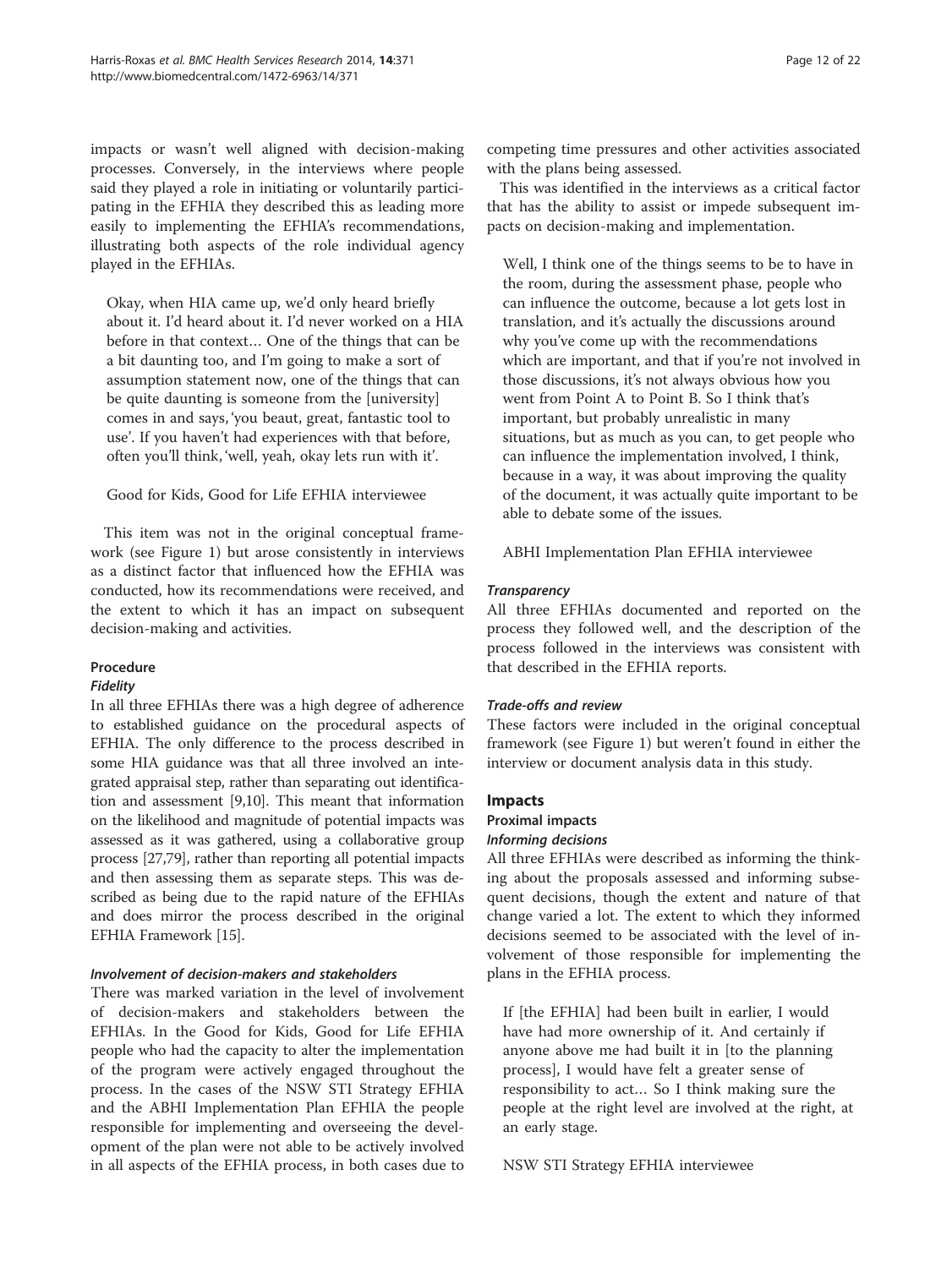Although almost all interviewees described the EFHIAs as informing subsequent decision-making to some extent, this was not necessarily described as leading to changes to decisions and implementation.

#### Changing decisions and implementation

The extent to which the three EFHIAs in this study influenced subsequent decision-making and implementation varied markedly, even when described by interviewees involved in the same EFHIA. Only one of the documents available to be analysed had been formally revised following the EFHIA (The Good for Kids, Good for Life implementation plan). This document showed that all the recommendations in the report were clearly incorporated into the implementation plan. This process was described in interviews as involving a degree of modification and negotiation but also emphasised that once recommendations were contained in the implementation plan they would be monitored for progress and reported against.

But the, the beauty of it was that [the EFHIA] wasn't my responsibility any more. It was sort of becoming embedded across [the program]. Yeah, yeah and once the recommendations were sort of offered and strategies presented back and negotiation around them to give them what we wanted. But they became a part of the program plan.

### Good for Kids, Good for Life EFHIA interviewee

It is more difficult to point to concrete changes arising from the other two EFHIAs in this study. Interviewees disagreed about the extent of change that could be attributed to the EFHIAs. Both plans undertook substantial changes in response to broader changes to the NSW health system following the EFHIAs, which limited the extent to which subsequent changes can be attributed to the EFHIAs.

The positive thing that came out of it for me was that ah we heard some things had been changed. The difficulty was, and um, was that we had no idea what had been changed and we had no access to the documentation. And we had no access to the decision making around it.

### ABHI Implementation Plan EFHIA interviewee

To be honest, I'm not sure that much else came out of it. I think, you know, given how difficult it was, I think just the fact that maybe some people might consider using health impact assessment and that we may have influenced the Strategy are not bad outcomes.

#### NSW STI Strategy EFHIA interviewee

#### Changes in health determinants

Three interviewees described addressing the determinants of health as an important intent underpinning the use of EFHIA, though they were not able to identify any changes to specific determinants arising from the EFHIAs they participated in. Two of the documents analysed made explicit mention of the determinants of health.

### Predictive efficacy and achieving goals

These impacts were included in the original conceptual framework (see Figure [1\)](#page-2-0) but were not found in either the interviews or document analysis. Predictive efficacy refers to the extent to which predicted impacts eventuated and achieving goals refers to the extent to which the stated goals of the assessment were met. Both these factors seem to have been of limited relevance in the EFHIAs in this study, though this may be due to the study's setting, i.e. rapid EFHIAs being conducted voluntarily rather than to meet a regulatory requirement.

## Distal impacts

#### Understanding

The EFHIAs were all described as leading to better understandings of how other agencies worked, and the pressures and concerns that informed health service planning. They also led to understanding of ways of working in partnership with other stakeholders.

[The EFHIA] made them think about and what our [Aboriginal communities'] way of doing business is. Don't like this approach, the major consultation processes that needed to be undertaken before it actually was, before it was to be done. And that's my recollection. I think I actually thought [the proposal] had some good points to it. I think it was a valuable process but it would be more valuable if it had been thinking about this stuff when they planned it.

Good for Kids, Good for Life EFHIA interviewee

The EFHIAs were also described as leading to better understandings of planning processes and how the plans were originally developed, though this view was contested in some cases.

Yeah, I think in hindsight, I would want to know more about why [we would] would want to do one, and what they hoped to get out of it, and I would want [people undertaking the EFHIA] to know more about what we would hope to get out of it, so that those misunderstandings or miscommunications didn't happen in the process.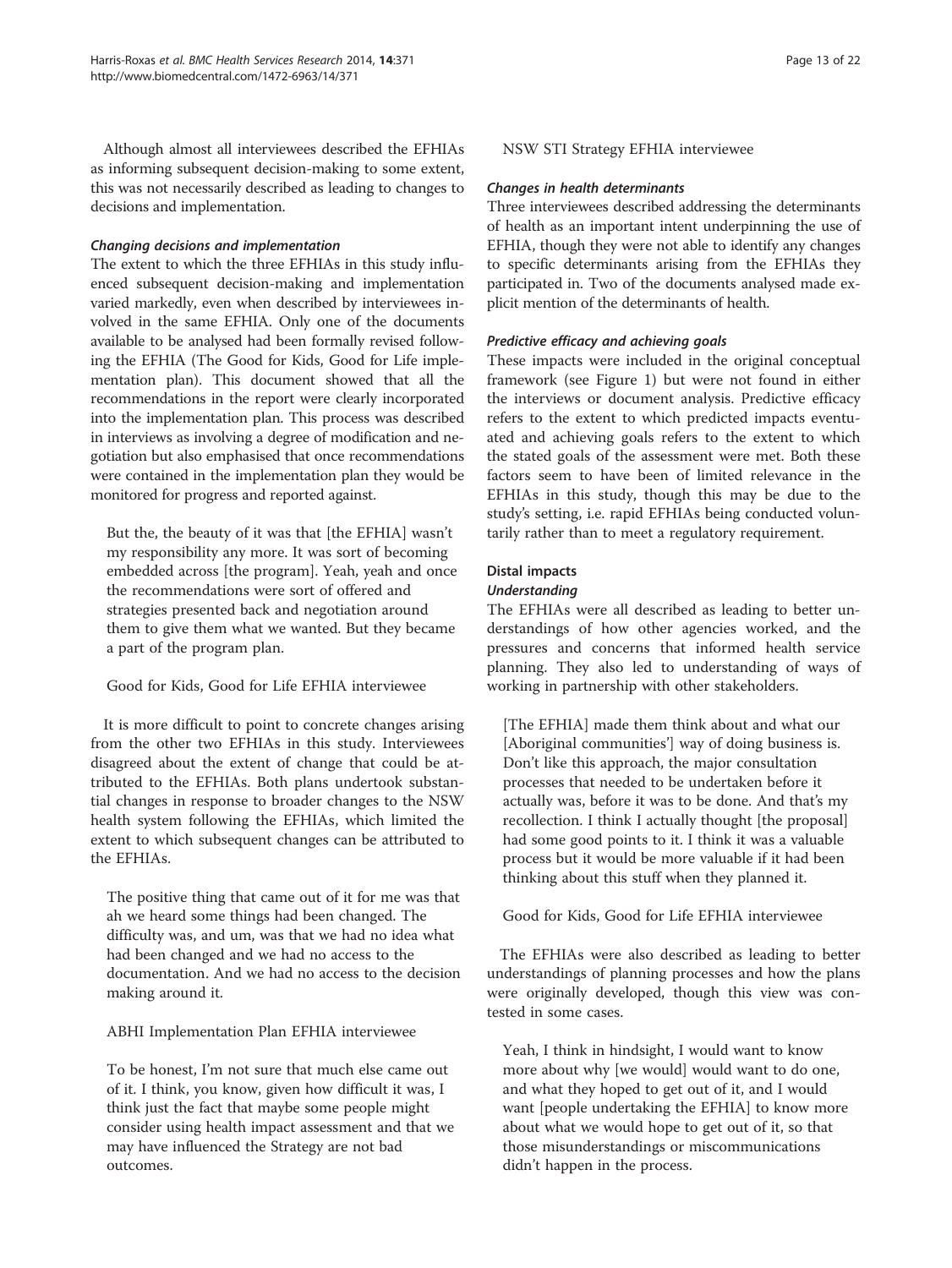ABHI Implementation Plan EFHIA interviewee

#### Understanding of health equity specifically

Understanding of health equity and the determinants of health inequalities was highlighted as a major impact of all three EFHIAs. This was described as better understanding of the (i) potential health inequities that could arise or be exacerbated as a result of the type of proposal being assessed, and (ii) the distribution of potential impacts amongst population sub-groups based on different approaches to disaggregation (age, gender, socioeconomic status, location, etc.).

This change was likely to be due to the explicit focus on health equity in all EFHIAs. The extent to which understandings of equity changed as a result of the EFHIA varied between the three case studies, and even between interviewees within each one. The level of involvement in the EFHIA process (being the person responsible for undertaking the EFHIA, participating in the assessment/ appraisal step, etc.) seemed to be closely associated with the extent of improved understandings of health equity, though this was not universal amongst the interviewees.

Understanding of health equity in the context of health service planning was also recognised by interviewees as not being straightforward:

I think there is something conceptually difficult about saying, "Okay, well you've identified gay men and drug users but then, who among those groups and more, you know that sort of… how do you prioritise… I mean, you know, how do you, and clearly with gay men you could, you could prioritise young gay men or do you could prioritise homeless young gay men… It really adds a layer of complexity and it makes it quite hard to conceptualise what you're trying to achieve.

### NSW STI Strategy EFHIA interviewee

I think from my own learning, one of the things we learned, I learnt, was that we overlook gender as one of the dimensions or differential impacts that, throughout the document, particularly things referring to adults, they really treated men and women as if they're the same thing, and we know that their participation and their engagement's very different, but we don't necessarily articulate that… That was an unexpected finding for us, is how easy it is to overlook gender.

### ABHI Implementation Plan EFHIA interviewee

This item was not in the original conceptual framework but arose consistently in the interviews and documents reviewed. It was described separately and using different language than was used for other forms of understanding, such as understandings of the determinants of health or understanding how other agencies worked.

#### Learning

The rapid nature of the EFHIAs was recognised by interviewees as responding to the decision-making context but that this may also have impaired the extent to which learning could take place. The nature of learning that was desired and anticipated from the EFHIA also seemed to be varied, with some participants talking about how they hoped the EFHIA would provide technical insights whereas others hoped it would enable people to think about the proposals, and health service planning in general, in a different way. In particular there were differing expectations about the nature and extent of alternatives that might be considered. The EFHIAs were described by four participants as involving a learning new concepts or approaches to addressing health equity concerns.

We were able to enter into some discussions with them about what might be alternatives, so I think that in these sorts of environments, we've got an opportunity to influence the implementation. It's actually really important to have debate, and that's what I think the EFHIA allowed.

ABHI Implementation Plan EFHIA interviewee

It hasn't obstructed anyone, in getting them to reflect on their work, really, even if they weren't, you know, up-skilling in the process of HIA, they probably could have learnt a few things about equity considerations, and how to incorporate that, so I think that might have been a missed opportunity to engage people in the process, probably the rapid nature makes that a little difficult.

ABHI Implementation Plan EFHIA interviewee

### Influencing other activities

The EFHIAs were described as having impacts on a range of other activities, principally in terms of related planning and implementation issues that crossed over with other parts of health services. This influence on activities could be regarded as both positive and negative. In the ABHI Implementation Plan EFHIA this influence was described as impairing or undermining relationships and potentially limiting future collaboration.

[EFHIAs] can be used to change the way other sectors think about health and equity, like land use plans and that sort of thing, and I don't think this is something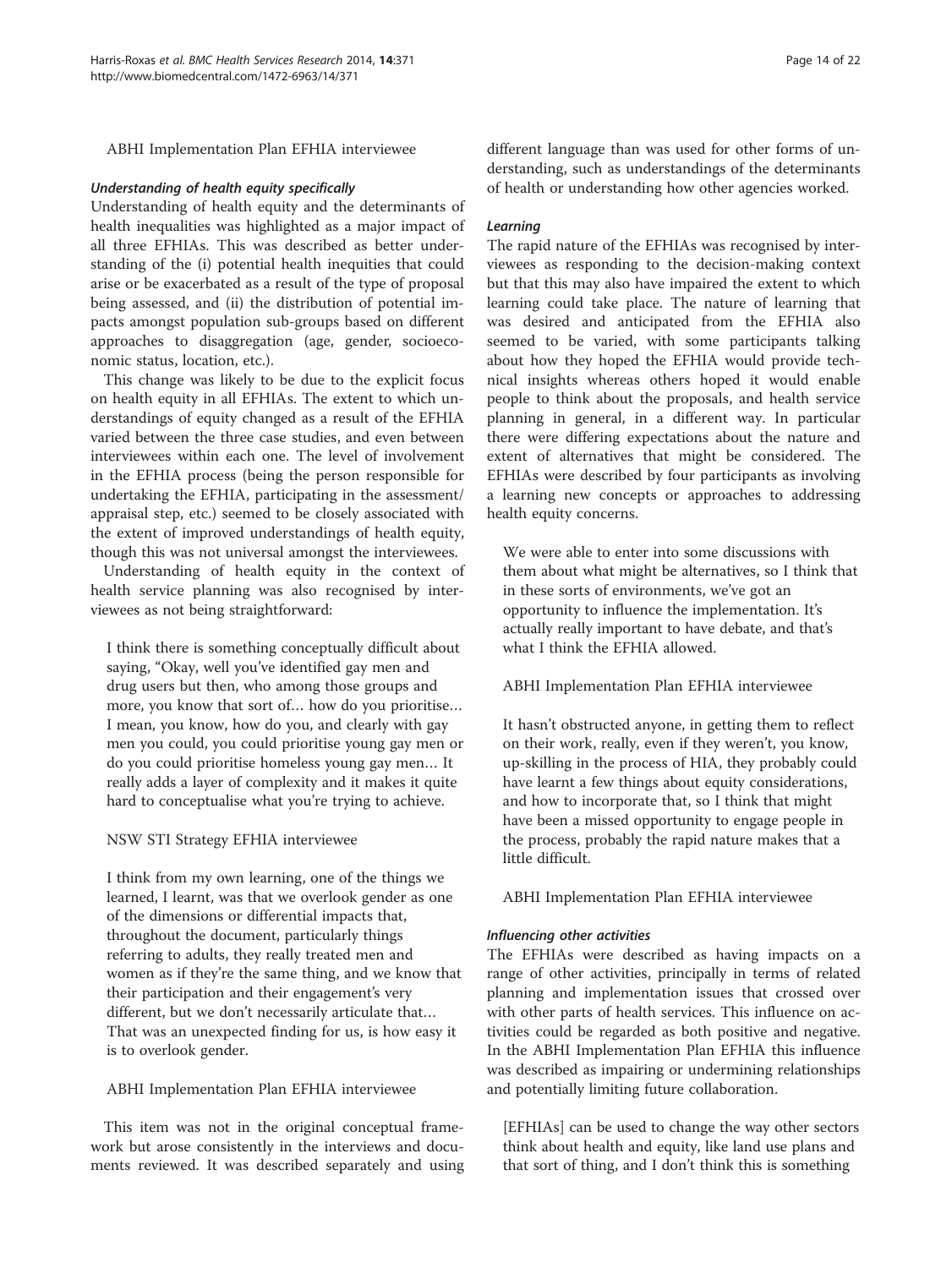that is going to work with health plans which are already pretty good at health equity. This will probably make me think about how I can use this with local government more though.

ABHI Implementation Plan EFHIA interviewee

Ideally I would like to say that what came out of it was a better relationships I don't think that happened, but that would have been, in terms of my original thought at the beginning, that was one of the outcomes I had hoped would come out of it.

ABHI Implementation Plan EFHIA interviewee

In the case of the Good for Kids, Good for Life EFHIA it was described by all interviewees as opening up lines of communication within the program and clarifying decision-making and resourcing processes for those involved.

[The EFHIA] suited our purposes for making the programme culturally appropriate, but to do it on its own wouldn't have done that. We sort of had a sort of a line to three other areas, sort of. So having the consultation or a more comprehensive consultation [that was] being done at the same time. Having, um, Aboriginal people working on the program, so identifying staffing and, also having some sort of resourcing agreement that what came out of it was actually going to be resourced, and like where we can go and do it.

Good for Kids, Good for Life EFHIA interviewee

## Engagement

The EFHIAs were described by five interviewees as offering more avenues for engagement and participation than would usually be possible in health service planning. This was seen as closely linked to the structured EFHIA process and the degree of collaboration it involved.

Lots of the strategy documents are about, you know, let's get a bunch of people together and we'll build a shared understanding and we'll make a commitment together to move forward with any existing funds, and that can be, be limited.

NSW STI Strategy EFHIA interviewee

### Perception of HIA

Twelve of the interviewees described the EFHIA process changed their perception and understanding of HIA, and in particular EFHIA, and where it might usefully fit within future planning activities. Even in cases where the EFHIA was described as less successful this change in the perception of HIA was reported.

#### Individual responses

The second coding pass of sparsely coded or uncoded parts of the interviews during the analysis highlighted a number of sections in the interviews where people described how the EFHIA process had changed their perceptions, understandings and relationships at an individual level rather than an organisational one. The language used to describe this was distinct from how the interviewees described organisational responses or how they regarded the EFHIA process. It is important to note however that this individual response as a result of the EFHIA was only reported by six of the interviewees.

I don't I've already said this but in my head that many of them the areas that I probably overlooked the most would [have been] equity related.

Good for Kids, Good for Life EFHIA interviewee

It made me think about some of my kind of thinking.

ABHI Implementation Plan EFHIA interviewee

I wanted to understand the process because it was new to me , but it was hard and it involved a lot of these new ways of thinking about it, and I am an epidemiologist and I just wouldn't analyse it that way naturally, so I think it changed my sense of how I should think about these problems.

NSW STI Strategy EFHIA participant

This item was not in the original conceptual framework but arose across the three EFHIAs and seems to be related to several other factors in the conceptual framework and is described in greater detail below.

### Other factors influencing the impact of EFHIAs

The other factors that emerged in the analysis as important factors influencing the extent to which EFHIAs appear to have an impact on decision-making and implementation were (i) timing and timeliness and (ii) the interplay between values, agency and learning.

The case studies highlighted the need to undertake the EFHIA at the right stage in broader decision-making processes, i.e. early enough to ensure they could usefully inform decision-making. The other aspect of this is timeliness, which was the ability to conduct the EFHIA within the timeframe required or imposed by broader decision-making and implementation processes. There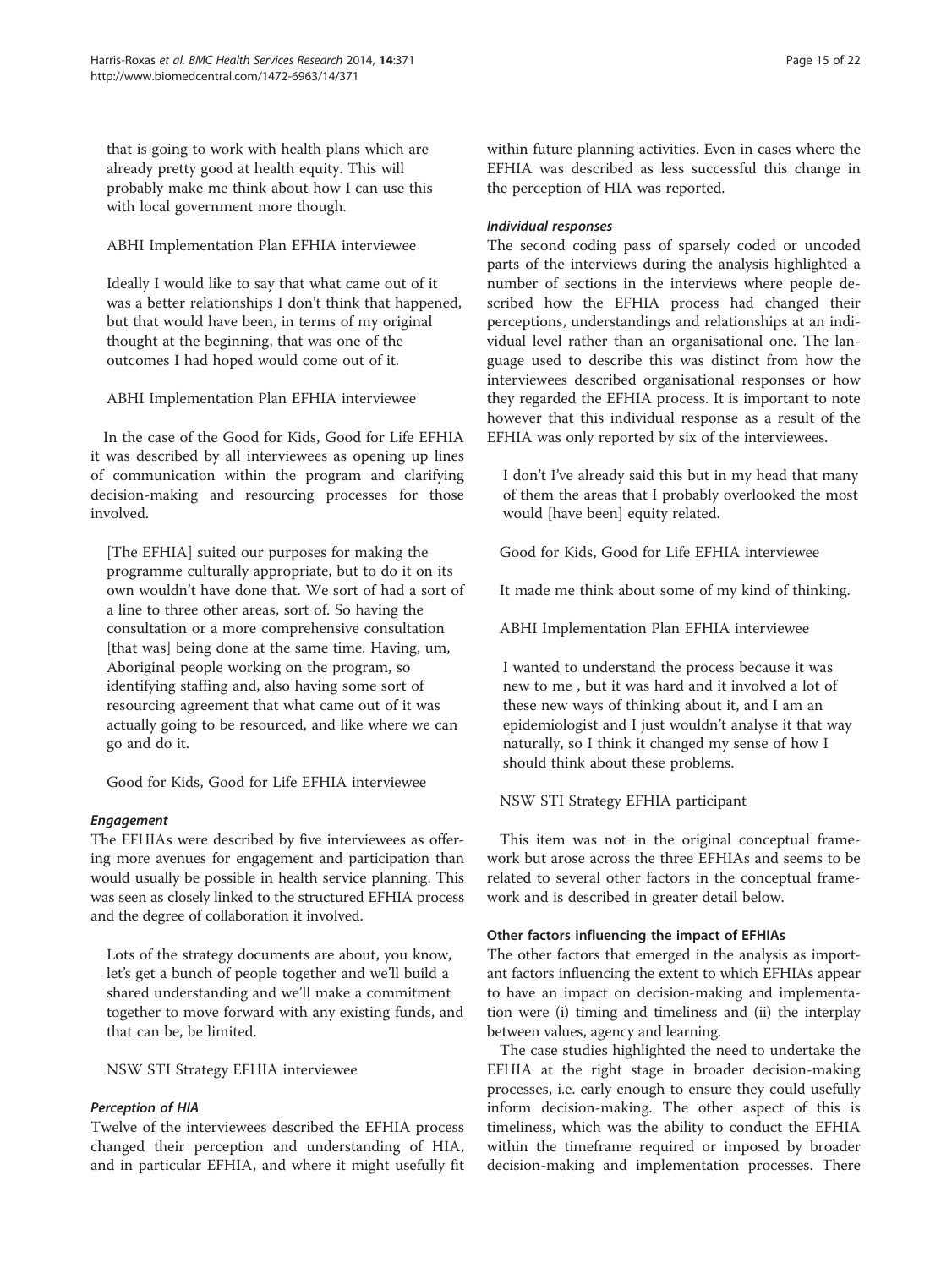was variation between the case studies in terms of both timing and timeliness and the interviewees did not always describe that timing and timeliness had been well addressed within the EFHIAs. Whilst these factors weren't the sole predictors of subsequent proximal changes (see Figure [1\)](#page-2-0) they were important ones. This also suggests that timing and timeliness are factors that need to be addressed during the screening and scoping steps for both EFHIAs and HIAs.

The case studies also highlighted the interplay between values, agency and learning as related factors that may facilitate or limit the extent of changes that can occur as a result of EFHIAs. The EFHIAs in this study all involved some examination of potential health inequalities and looking at their distribution, whether these inequalities could be mitigated, and whether they were unfair. In all three EFHIA cases this involved some degree of reexamining organisational and personal values in order to inform whether potential inequalities were unfair and unjust, as well as which potential impacts should be prioritised for action. This necessarily involved revisiting and articulating the values that informed the development of the proposals as well as which values would inform implementation. In this way values played an important role in mediating the potential impacts of the EFHIAs on subsequent decision-making and recommendations.

This examination of values was not necessarily welcomed by all interviewees, particularly in cases where they were not closely involved with the assessment process or in the decision to initiate the EFHIA. They described the EFHIAs as focusing on issues that were not relevant to the decision-making context or not understanding the broader context for the proposal being assessed. The extent to which interviewees were able to express individual agency by initiating the EFHIA or participating in the EFHIA process was also related to whether they saw the EFHIA as successful or not. In every case where the interviewee described the EFHIA as not being a success they were either (i) not involved in collecting and appraising evidence in the assessment process, or (ii) did not play a role in initiating or agreeing to the EFHIA being undertaken.

Individual agency and participation in the EFHIA was linked to values but also appeared to be linked to the nature of learning sought from the EFHIA. Those interviewees who reported being less involved in the process or that it was someone else's idea often described the EFHIA as inappropriately looking at options and implementation recommendations, whereas they had expected the EFHIA would focus on technical assessment, rather than focusing on implementation, or act as a "learning activity" (a phase used by four interviewees).

I do remember getting it back and going hang on a minute, we gave you really clear parameters about

what you're allowed, or whatever, for want of a better word, 'to look at', and it came back saying that. I really believe that it did misrepresent our intention behind it, and why we'd given these parameters around what was fixed and what wasn't fixed… I think it does misrepresent, and it was quite antagonistic

#### ABHI Implementation Plan EFHIA interviewee

The HIA was successful, but really just marginally so. The proposal was too developed and worked up to change much, and the equity, the equity issues were not glaringly obvious ones. It was hard for novices, I guess that's really what we were, hard for us to assess when it was a learning activity.

#### NSW STI Strategy EFHIA

Conversely those who were actively involved in the EFHIA process through their own choice described gaining new ideas about how to approach the issue the proposal was designed to address and a new appreciation of equity, particularly in relation to the proposal area being assessed.

I think there's real value in an equity-focused HIA, because I think it does try and make people understand what equity is about. But I do think it's a very hard concept to grasp, and people look at it, and I think that really happened with this policy, people look at it and they see that you've created these priority populations, so therefore you must have considered equity. And trying to get people to dig underneath that, even really quite, you know, educated and intelligent people, can be quite difficult. Because, it's complicated.

#### NSW STI Strategy EFHIA

This suggested that there were different understandings about the nature of learning sought from conducting the EFHIAs, ranging from technical to conceptual and even social learning [\[106,107](#page-21-0)]. A shared understanding about the learning desired from an EFHIA, or lack thereof, may have affected its subsequent impact on decision-making and implementation, or even have lead to conflict. This shared understanding about learning also appeared to be linked to the interplay between values, individual agency and learning in these cases. It is important to note that while this interplay affected how the EFHIA was perceived, the effect was not uniform. While most people who had either not been directly involved in the EFHIA or not initiated it described the EFHIA as having fewer impacts, not all did. Even those who were most critical identified a number of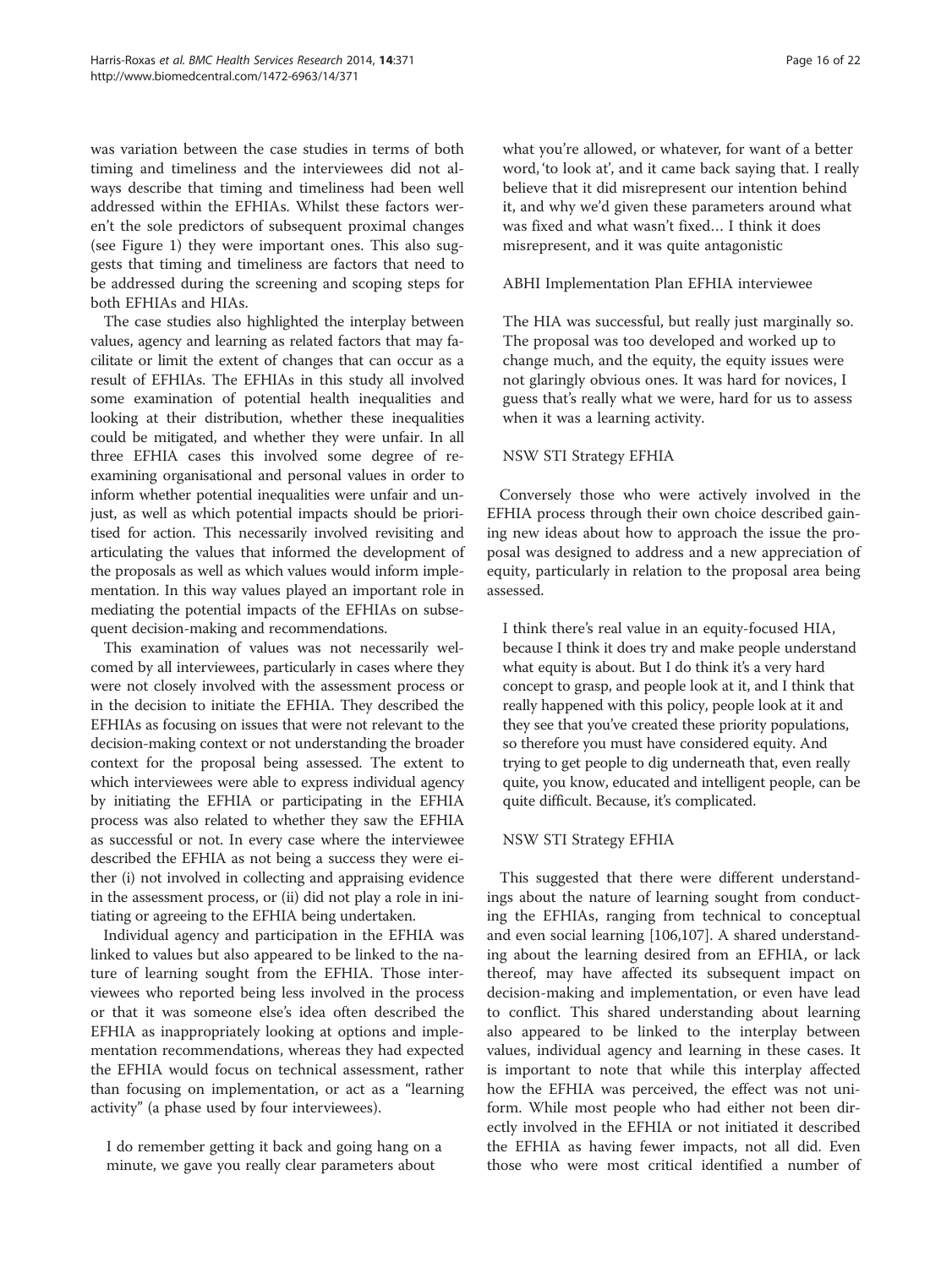positive impacts arising from the EFHIAs, in particular in terms of understandings of equity.

#### **Discussion**

In public health effectiveness is generally regarded as "the positive program outcomes, minus the negative outcomes" [[108,109\]](#page-21-0). This way of thinking about effectiveness may be less relevant in relation to EFHIA, and HIA in general, because EFHIA is an intervention that attempts to influence attitudes, knowledge, decisions and implementation [[74](#page-20-0)[,110\]](#page-21-0). The desired outcomes are multifactorial, not universally agreed and potentially contested [\[1](#page-19-0)[,53\]](#page-20-0). This challenges attempts to characterise EFHIAs as simply effective or ineffective, as the results of this study illustrate. Though this discussion section is grounded in the EFHIA case studies included in this study, the issues identified may be relevant to HIA practice in general.

#### Perceptions of effectiveness

The case studies showed that some tensions can arise through the HIA process [[67\]](#page-20-0). In the EFHIAs examined these tensions appeared to be linked to three issues. The first of these are that there may be disagreements between stakeholders about the perceived purpose of the EFHIA and what form it should take [\[53\]](#page-20-0). Other research the authors have been engaged in suggests that Australian HIAs may emphasise the importance of explicitly stating goals less than HIAs in New Zealand [\[111](#page-21-0)], and possibly less than other countries as well.

The second issue was the perception that an EFHIA's recommendations could have been identified through normal planning and implementation processes and that the EFHIA didn't necessarily have to be conducted to identify these [[67](#page-20-0)]. In other words, that an EFHIA's recommendations are "common sense" (a phrase used by one of the interviewees). While some of the recommendations and distal impacts of the three EFHIAs included in this study [\[74](#page-20-0)], see Figure [1](#page-2-0) could notionally be anticipated through "common sense" analysis, in practice they may have been difficult to anticipate. A similar phenomenon has been noted in other fields such as organisational psychology and management, with information and recommendations being discounted as obvious despite not having been considered in advance [\[112](#page-21-0)]. This suggests that what seems like "common sense" may not be obvious in the real world of planning and decision-making. The case studies highlight that there are considerable external pressures on planning activities.

The third issue is the interplay between values, agency and learning. These are all factors affecting the process and impacts of EFHIAs that arise early in the process. This emphasises the need to screen and scope the HIA in some detail and to explicitly define and discuss the purpose of the EFHIA, the values that underpin it and

what is hoped to be learnt from it. Recognising individual agency appears to be important in this.

These three issues, about the perceived purpose of EFHIA, the "common sense" nature of HIAs' recommendations, and values, agency and learning lie at the heart of any appraisal of an HIA's effectiveness. They are also intrinsically linked to individual perceptions. For these reasons it was often difficult to differentiate between whether an EFHIA informed or changed decision-making. Checking off an EFHIA's recommendations against a final implementation plan can indicate some of its proximal impacts see [\[64](#page-20-0)] for an example of this, though this will only ever tell part of the story of an HIA's effectiveness. This highlights the need to collection information on perceptions of effectiveness as a part of any HIA evaluation, an issue that has been under-explored in the literature to date.

#### Changes to the conceptual framework

The results illustrate that most of the items in the conceptual framework for evaluating the impact and effectiveness of HIAs (see Figure [1](#page-2-0)) were confirmed in relation to EFHIAs of health service plans, however some new items were identified through analysis and some existing items in the framework were not confirmed. These are outlined in Figure [2.](#page-17-0)

The first new item added as a parameter is the timing of when the EFHIA is conducted. Previously this had been described as time, which was a process factor. The EFHIAs in this study however showed that there was another distinct factor at play, which involved the point in planning and implementation at which the EFHIA was undertaken. The timing was often dictated by external decision-making factors and needs to be understood as a broader parameter under which EFHIAs are undertaken. Similarly timeliness has replaced time as an input into the EFHIA process in the revised conceptual framework because it is not just the time required to undertake the EFHIA but the timeframes of the broader planning and decision-making processes the EFHIA seeks to inform. The case studies showed that it was important to respond to these broader processes when scoping the EFHIAs.

Individual agency was added as an input into the process, because the extent to which many interviewees felt that they had a choice to be involved in the EFHIA or to commission it appeared to be closely related to the extent to which they were receptive to its recommendations or assisted the EFHIA process. This manifestation of agency appeared to take place at an individual level, particularly when the EFHIA was regarded as someone else's idea or that someone else imposed their participation on them. This may also be linked to the increased focus on values and resource distribution that is specific to EFHIA, which may lead to examination of the values and assumptions underpinning planning processes.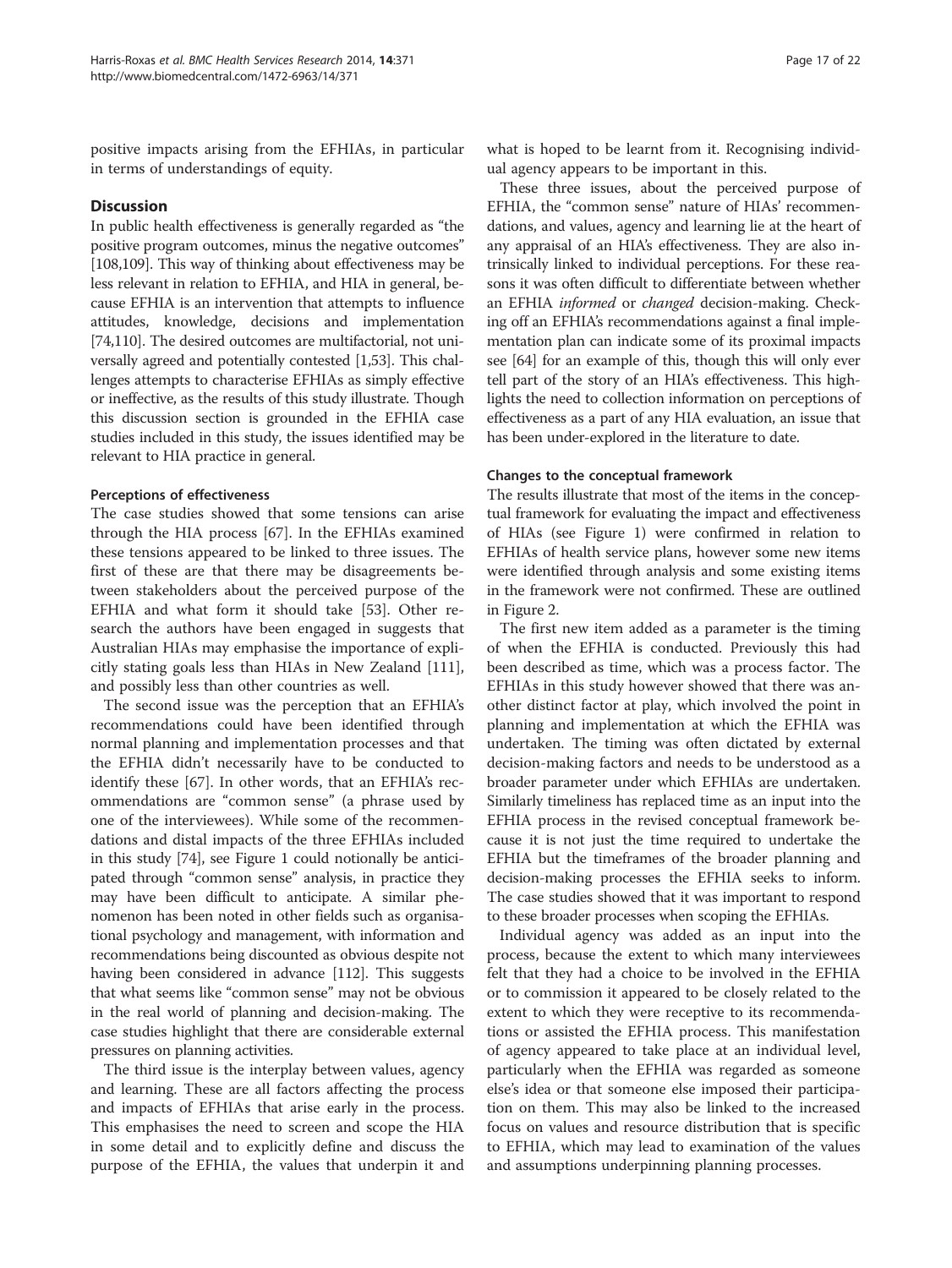<span id="page-17-0"></span>

Understanding of health equity was added under the distal domain as a new item because it was highlighted consistently throughout the interviews and documents analysed. This may be expected given EFHIA's explicit equity focus. It relates to improved understandings of how plans may redress or exacerbate health inequities as well as specific equity issues that may arise in relation to potentially affected populations, for example the Good for Kids, Good for Life EFHIA showed how the original plan may have had a number of undesirable differential impacts on Aboriginal communities.

The other new distal impact that was added to the framework based on the analysis was Individual responses. These individual responses are both impacts themselves, i.e. the EFHIAs changed people's individual responses and attitudes in several cases, but they also served to impede or facilitate other related impacts, i.e. individual responses led to the recommendations being discounted or rejected. In this way individual responses are both a distal impact and a kind of effect modifier; they are changed by the EFHIA but also change the EFHIA itself. The interview data in particular showed that individual responses were important. Even though all the interviews were conducted a year after the EFHIAs were completed, there were sustained impacts on the individuals interviewed. This may highlight the importance of humans in the EFHIA process, which seems axiomatic but may be easy to overlook.

The original version of the framework emphasised organisational and structural factors relating to HIA but this study highlighted that the involvement and engagement of

individuals is important in mediating the perceptions of effectiveness. This emphasises that EFHIA cannot be fully evaluated in only procedural or structural terms. Individuals play an important role in determining the impact and effectiveness of EFHIAs but also HIAs in general.

A number of factors were identified in the original conceptual framework that were not found or confirmed in this study (see Figure 2). They include trade-offs and review under the procedure domain and predictive efficacy and achieving goals under the proximal impact domain. These factors may still be important, they were just not confirmed within the context of this study. For example predictive efficacy may not be important as these were all voluntary decision-support EFHIAs not done to satisfy regulatory requirements.

## Implications for EFHIAs of health service plans This study aimed to investigate:

- 1. What are the impacts of EFHIAs conducted on health sector plans?
- 2. How does EFHIA improve the consideration of equity in health planning?
- 3. What changes to the conceptual framework [[74](#page-20-0)] are required to evaluate at the impact and effectiveness of EFHIAs, if any?

The impacts of EFHIAs conducted on health service plans are broadly similar to those of HIAs, with some suggestions from the case studies in this study that they may have more direct impacts on understandings of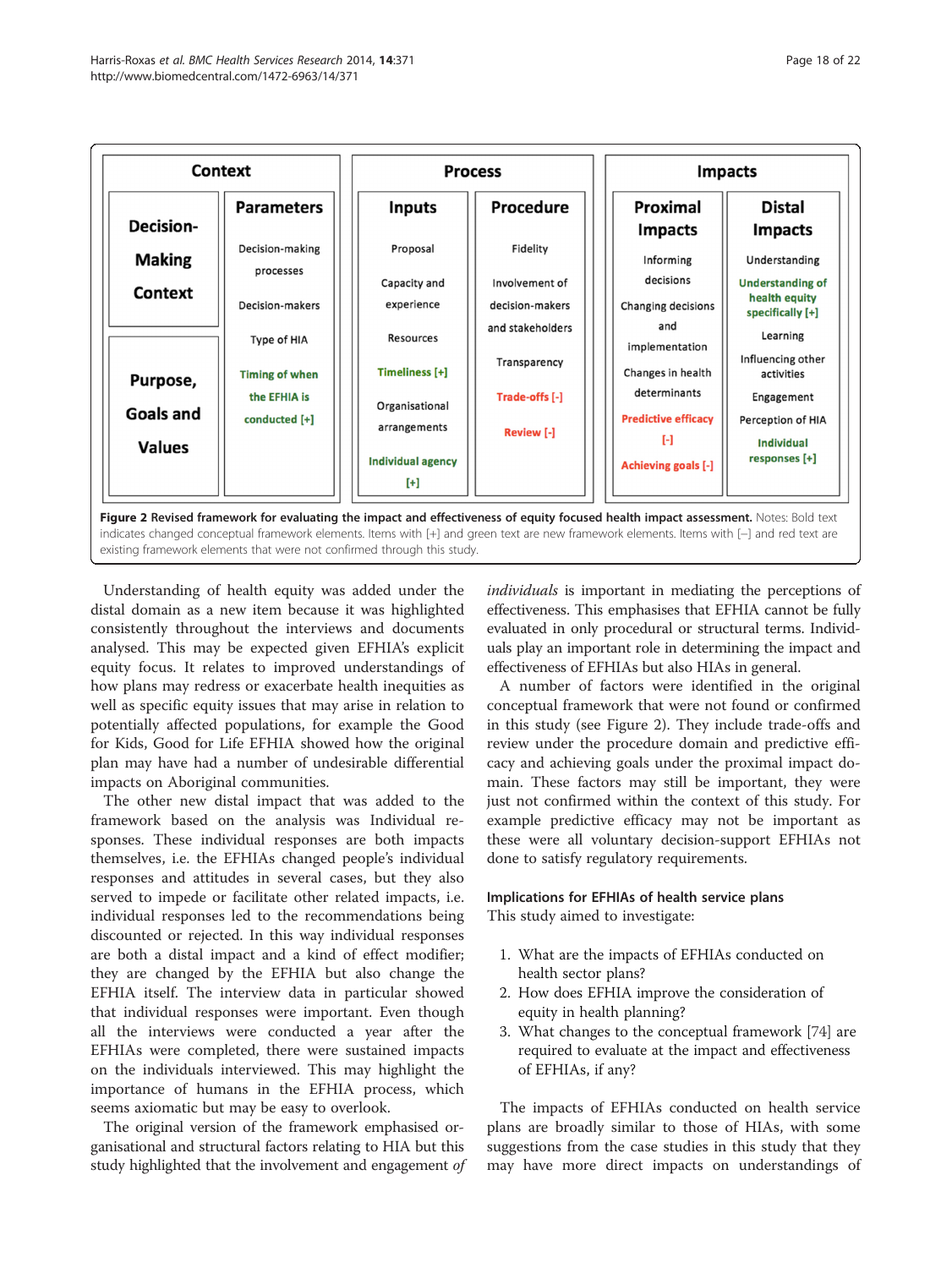<span id="page-18-0"></span>health equity issues relevant to planning and implementation. It also has the potential to influence individual responses, though this is unpredictable and appears to be dependent on other factors such as the degree of agency and choice amongst those involved in the EFHIA. This is reflected in the revised conceptual framework (Figure [2](#page-17-0)).

EFHIAs appear to improve the consideration of equity in health planning, though this study is too contextually specific to demonstrate this systematically. The mechanism for improving consideration of equity through EFHIA appears to be linked to (i) promoting a clearer articulation of values that inform both the EFHIA and the broader decision-making process, (ii) promoting a clearer articulation of the purpose of the EFHIA and the proposal being assessed, and (iii) negotiating the nature of the learning desired from an HIA technical, conceptual and/or social learning, see [\[53](#page-20-0)[,107,113-115](#page-21-0)].

The conceptual framework requires some changes to adapt to the context of EFHIA. These are outlined in the previous section. The most significant change is to include items recognising the role and importance of individuals engaged in the process, alongside the existing structural and procedural factors.

This study suggests that EFHIA has the potential to improve health service planning by enhancing consideration of health equity, but this is dependent on a number of factors. If there is not agreement about the purpose of the EFHIA and some degree of expressed agency on the part of individuals involved, through direct involvement in the EFHIA process and some degree of choice to be involved, the extent of learning from the EFHIA and its impacts may be limited. As such EFHIA may lead to different learning about health equity issues when compared with normal planning practice, but it may also need to be regarded as a collaborative learning process rather than as simply a document or one-off activity.

#### Strengths and limitations of this study

This study focuses on the specific use of equity focused HIAs on health service plans in Australia and as such its findings are somewhat contextually bound. As mentioned in the background section, these EFHIAs were also conducted during a period of reform within the health system, though ongoing processes of change and reform increasingly reflect the reality of health service planning in most countries. These EFHIAs were also rapid in nature and did not aim to comprehensively assess all potential health impacts. It is worth noting though that (i) these are real EFHIAs that were scoped to meet the needs and time pressures of real policy and program decision-making, and (ii) this limitation applies to all HIA case studies.

The findings will have relevance to HIA practice in other sectors and in other countries however, as well as to those with an interest in health service planning. The use of HIA in relation to health sector proposals clearly remains relevant based on these case studies, particularly when they look at the potential health equity impacts of proposals.

#### Conclusions

The case studies showed that the EFHIAs all had some impact on decision-making and implementation, though most clearly in relation to understandings of equity and options for modifying service plans to ensure this was addressed. Timing, individual agency and individual responses to the EFHIA were identified as factors influencing the impact of the EFHIAs. The case studies also showed that the conceptual framework for evaluating the impact and effectiveness of HIAs [\[74\]](#page-20-0) has relevance to EFHIAs but requires some adjustment to account for EFHIAs' emphasis on health equity and conceptual learning.

This study suggests EFHIA has the ability to enhance health service planning but this is dependent on a number of factors. In particular, if an EFHIA is to result in significant learning beyond technical learning [\[55](#page-20-0)[,107,115](#page-21-0)] there may need to be shared understanding and agreement about the purpose of the EFHIA at an early stage in the process. For an EFHIA to lead to meaningful learning about health equity issues it may be necessary to regard it as a collaborative learning process integrated into planning activities rather than simply being a document or a discrete activity that occurs separate to planning. Studies comparing plans that have had EFHIAs conducted on them with similar plans that are the result of normal planning practice will be important in order to establish if this is the case.

## Additional files

[Additional file 1:](http://www.biomedcentral.com/content/supplementary/1472-6963-14-371-S1.pdf) CORE-Q Consolidated Criteria for Reporting **Qualitative Research.** Description of data: Table reporting on the characteristics of this qualitative research using standardised criteria.

[Additional file 2:](http://www.biomedcentral.com/content/supplementary/1472-6963-14-371-S2.pdf) Description of this study using qualitative research review guidelines - RATS. Description of data: Table describing the context and attributes of this qualitative research using qualitative review guidelines (RATS).

[Additional file 3:](http://www.biomedcentral.com/content/supplementary/1472-6963-14-371-S3.pdf) Coding nodes. Description of data: Table presenting the coding nodes developed through coding the qualitative data.

#### Abbreviations

ABHI: Australian Better Health Initiative; COAG: Council of Australian Governments; EFHIA: Equity focused health impact assessment; EqIA: Equality impact assessment; HEIA: Health equity impact assessment; HIA: Health impact assessment; HNEAHS: Hunter New England Area Health Service; NSW: New South Wales; PHO: Public Health Officer; STI: Sexually transmitted infections.

#### Competing interests

The authors declare that they have no competing interests.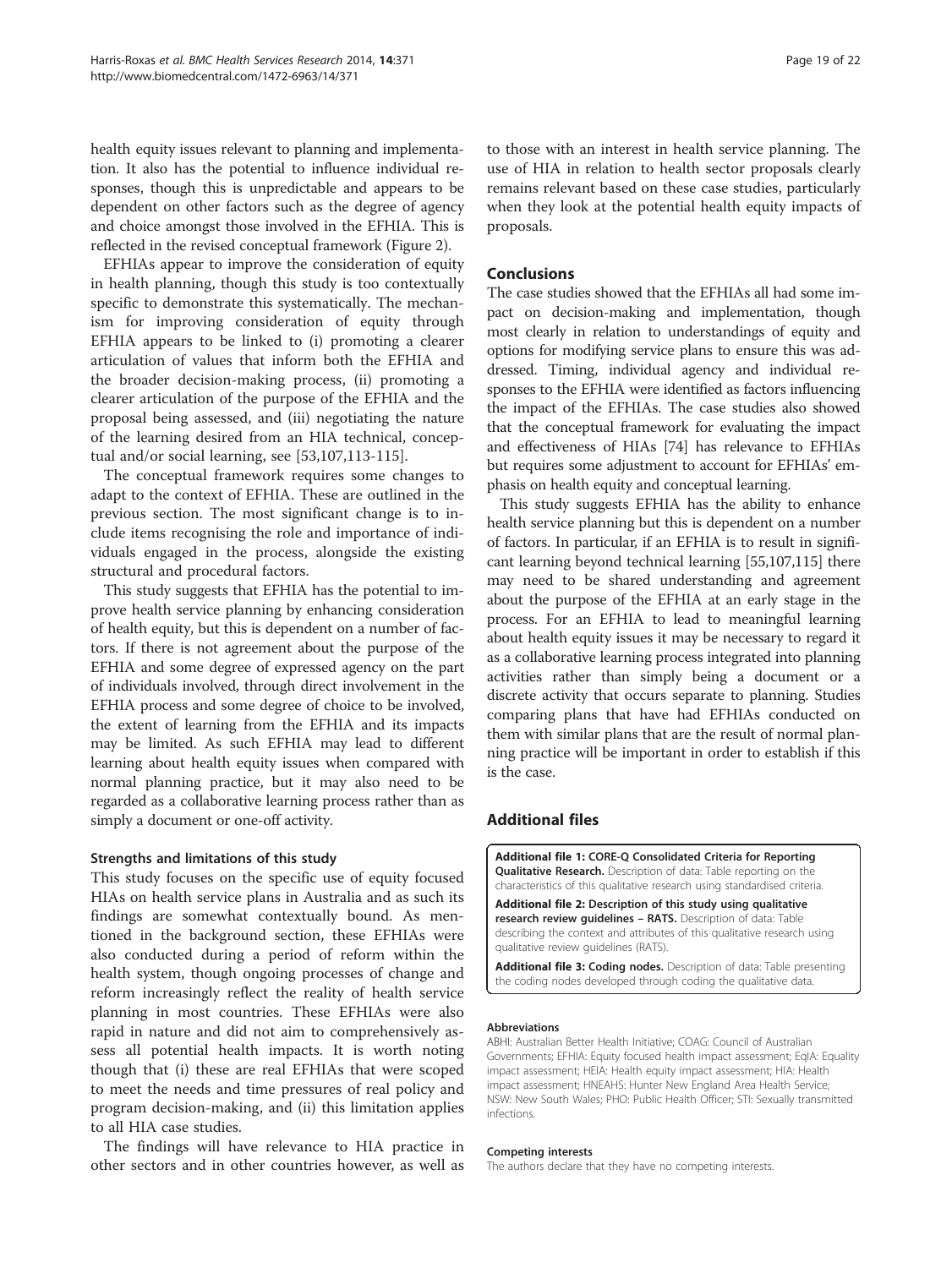#### <span id="page-19-0"></span>Authors' contributions

BHR conceptualised the study, undertook the data collection and analysis and drafted the manuscript. FH assisted with the analysis and revised the paper. JT assisted with the development of the manuscript. LK assisted with the study design and conceptualisation and contributed to the development of the manuscript. All authors read and approved the final manuscript.

#### Acknowledgements

We would like to thank Professor Mark Harris for his assistance with validating data coding and analysis and Associate Professor Pat Bazeley for her conceptual guidance in the development of the study.

#### Author details

<sup>1</sup> Centre for Primary Health Care and Equity, University of New South Wales, Sydney, NSW 2052, Australia. <sup>2</sup>School of Public Health and Community Medicine, University of New South Wales, Sydney, NSW 2052, Australia.

#### Received: 10 February 2014 Accepted: 28 August 2014 Published: 5 September 2014

#### References

- 1. Harris-Roxas B, Viliani F, Bond A, Cave B, Divall M, Furu P, Harris P, Soeberg M, Wernham A, Winkler M: Health Impact Assessment: The state of the art. Impact Assessment Proj Appraisal 2012, 30(1):43–52.
- 2. National Research Council: Improving Health in the United States: The Role of Health Impact Assessment. Washington DC: National Academies Press; 2011.
- 3. Wismar M, Blau J, Ernst K, Elliott E, Golby A, Van Herten L, Lavin T, Stricka M, Williams G: Implementing and Institutionalizing Health Impact Assessment in Europe. In Health in All Policies: Prospects and potentials. Edited by Ståhl T, Wismar M, Ollila E, Lahtinen E, Leppo K. Helsinki: Ministry of Social Affairs and Health; 2006:231–252.
- 4. Kemm J: Past Achievement, Current Understanding and Future Progress in Health Impact Assessment. Oxford: Oxford University Press; 2013.
- Birley M: Health Impact Assessment: Principles and practice. London: Routledge; 2011.
- 6. ECHP: Gothenburg Consensus Paper on Health Impact Assessment: Main concepts and suggested approach. In Brussels: European Centre for Health Policy, WHO Regional Office for Europe. 1999.
- 7. Cave B, Curtis S: Developing a practical guide to assess the potential health impact of urban regeneration schemes. Promot Educ 2001, 8(1):12–16.
- 8. enHealth: Health Impact Assessment Guidelines. In. Canberra: National Public Health Partnership, Commonwealth Department of Health and Aged Care; 2001.
- 9. Scott-Samuel A, Birley M, Ardern K: The Merseyside Guidelines for Health Impact Assessment. In. 2nd edition. Liverpool: International Health Impact Assessment Consortium (IMPACT); 2001.
- 10. Harris P, Harris-Roxas B, Harris E, Kemp L: Health Impact Assessment: A practical guide. Sydney: UNSW Research Centre for Primary Health Care and Equity and NSW Health; 2007.
- 11. Mindell JS, Boltong A, Forde I: A Review of Health Impact Assessment Frameworks. Public Health 2008, 122(11):1177–1187.
- 12. Bhatia R, Farhang L, Gaydos M, Gilhuly K, Harris-Roxas B, Heller J, Lee M, McLaughlin J, Orenstein M, Seto E, St-Pierre L, Tamburrini A, Wernham A, Wier M: Practice Standards for Health Impact Assessment (Version 1). Oakland CA: North American HIA Practice Standards Working Group; 2009.
- 13. Vohra S, Amo-Danso G, Ball J: Health impact assessment and its role in shaping government policy-making: the use of health impact assessment at the national policy level in England. In Integrating health impact assessment with the policy process. Edited by O'Mullane M. Oxford: Oxford University Press; 2013:76–87.
- 14. Douglas MJ, Scott-Samuel A: Addressing Health Inequalities in Health Impact Assessment. JECH 2001, 55(7):450–451.
- 15. Mahoney M, Simpson S, Harris E, Aldrich R, Stewart Williams J: Equity Focused Health Impact Assessment Framework. Newcastle: Australasian Collaboration for Health Equity Impact Assessment; 2004.
- 16. Harris-Roxas B, Simpson S, Harris E: Equity Focused Health Impact Assessment: A literature review. Sydney: CHETRE on behalf of the Australasian Collaboration for Health Equity Impact Assessment; 2004.
- 17. Sukkumnoed D, Kessomboon P, Nusaraporn K, Nuntavorakarn S, Sabrum N: Health Impact Assessment Training Manual: A learning tool for healthy
- 18. Simpson S, Harris E, Harris-Roxas B: Health Impact Assessment: An introduction to the what, why and how. Health Promot J Austr 2004, 15(2):162–167.
- 19. Ouigley R, den Broeder L, Furu P, Bond A, Cave B, Bos R: Health Impact Assessment International Best Practice Principles. In. Edited by Fargo USA, Special Publication Series Number 5 edn.: International Association for Impact Assessment; 2006.
- 20. Ravn AK, Nicolaisen H, Linnrose K, Folkersen MW, Kraemer SRJ, Gulis G: Screening tool development for health impact assessment of large administrative structural changes. Scand J Public Health 2008, 36(8):789–794.
- 21. Vohra S: International perspective on health impact assessment in urban settings. N S W Public Health Bull 2007, 18(9–10):152–154.
- 22. Povall S, Haigh F, Abrahams D, Scott-Samuel A: Health Equity Impact Assessment: Project Report. Liverpool: IMPACT, University of Liverpool; 2010.
- 23. Gunther S: A rapid review of enhancing the equity focus on policy orientated Health Impact Assessment. In. Birmingham: Equity Action: EU Joint Action on Health Inequalities; 2011.
- 24. WHO: Closing the Gap in a Generation: Health equity through action on the social determinants of health. In. Geneva: Commission on the Social Determinants of Health, World Health Organization; 2008.
- 25. PHAC: Crossing Sectors: Experiences in intersectoral action, public policy and health. Ottawa: Public Health Agency of Canada; 2007.
- 26. Bro Taf Health Authority: Health Inequalities Impact Assessment Rapid Appraisal Guidelines and Tool. In. Cardiff: Bro Taf Health Authority; 1999.
- 27. Lester C, Temple M: Rapid Collaborative Health Impact Assessment: A three-meeting process. Public Health 2004, 118(3):218–224.
- 28. Haber R: Health Equiy Impact Assessment: A Primer. Toronto: Wellesley Institute; 2011.
- 29. Kickbusch I, Buckett K: Implementing Health in All Policies: Adelaide 2010. Adelaide: Department of Health, Government of South Australia; 2010.
- 30. WHO & SA Government: Adelaide Statement on Health in All Policies: Moving towards a shared governance for health and wellbeing. In. Geneva: World Health Organization and South Australian Government; 2010.
- 31. Signal L, Martin J, Cram F, Robson B: Health Equity Assessment Tool: A user's guide. Wellington: New Zealand Ministry of Health; 2008.
- 32. Dahlgren G, Whitehead M: Levelling up (part 2): a discussion paper on European strategies for tackling social inequities in health. Copenhagen: WHO Regional Office for Europe; 2006.
- 33. Gunning C, Harris P, Mallett J: Assessing the health equity impacts of regional land-use plan making: An equity focussed health impact assessment of alternative patterns of development of the Whitsunday Hinterland and Mackay Regional Plan, Australia. Environ Impact Assess Rev 2011, 31(4):415–419.
- 34. Wells VL, Gillham KE, Licata M, Kempton AM: An Equity Focused Social Impact Assessment of the Lower Hunter Regional Strategy. NSW Public Health Bull 2007, 18:166-168.
- 35. Snyder J, Wagler M, Lkhagyasuren O, Laing L, Davison C, Janes C: An equity tool for health impact assessments: Reflections from Mongolia. Environ Impact Assess Rev 2012, 34:83–91.
- 36. Povall S, Haigh F, Abrahams D, Scott-Samuel A: Health equity impact assessment. In Health Promotion International. 2013. accepted in 2013 - in press, available as online first.
- Wellesley Institute: Equity Impact Assessment. In. Toronto: Wellesley Institute; 2013. [http://www.wellesleyinstitute.com/our-work/healthcare/](http://www.wellesleyinstitute.com/our-work/healthcare/healthequity/heath-equity-impact-assessment/) [healthequity/heath-equity-impact-assessment/](http://www.wellesleyinstitute.com/our-work/healthcare/healthequity/heath-equity-impact-assessment/).
- 38. Barnes R: Equity and Health Impact Assessment Seminar Report, Manchester 16–17 June. Liverpool: Liverpool Public Health Observatory; 2000.
- 39. Pauly B, MacDonald M, O'Briain W, Hancock T, Perkin K, Martin W, Zeisser C, Lowen C, Wallace B, Beveridge R, Cusack E, Riishede J: Health Equity Tools. Victoria, BC: ELPH Research Team, University of Victoria; 2013.
- 40. Orenstein M, Rondeau K: Scan of health equity impact assessment tools. In. Calgary: Habitat Health Impact Consulting, prepared for the Strategic Initiatives and Innovations Directorate, Public Health Agency of Canada; 2009.
- 41. Mannheimer LN, Gulis G, Lehto J, Östlin P: Introducing Health Impact Assessment: an analysis of political and administrative intersectoral working methods. Eur J Pub Health 2007, 17(5):526–531.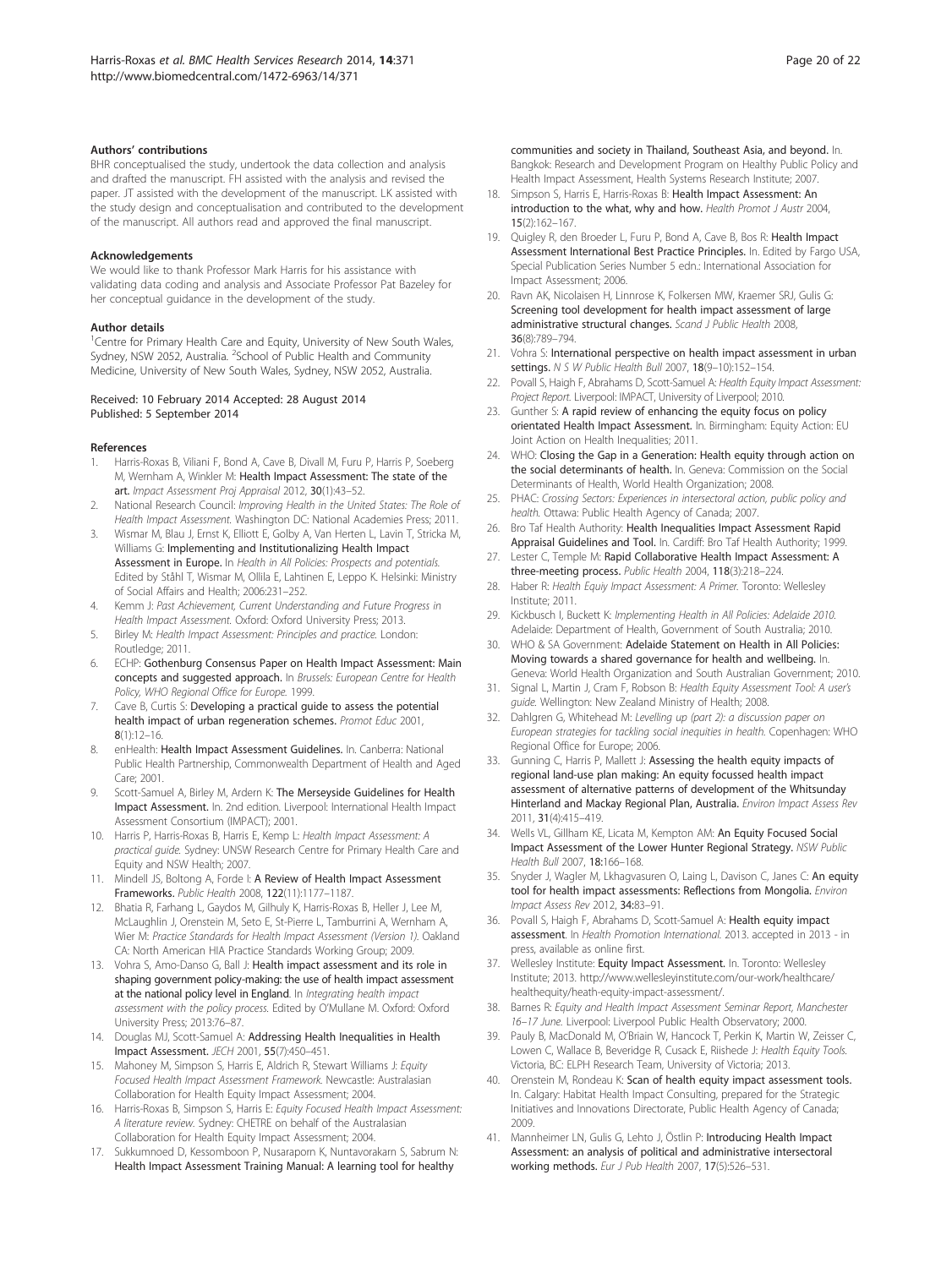- <span id="page-20-0"></span>42. WHO: World Health Report 2008: Primary health care - Now more than ever. Geneva: World Health Organization; 2008.
- 43. Lock K, Gabrijelcic-Blenkus M, Martuzzi M, Otorepec P, Kuhar A, Robertson A, Wallace P, Dora C, Maucec Zakotnic J: Conducting an HIA of the Effect of Accession to the European Union on National Agriculture and Food Policy in Slovenia. Environ Impact Assess Rev 2004, 24:2.
- 44. Lock K, McKee M: Health Impact Assessment: Assessing opportunities and barriers to intersectoral health improvement in an expanded European Union. J Epidemiol Community Health 2005, 59(5):356–360.
- 45. Puska P, Ståhl T: Health in All Policies The Finnish Initiative: Background, principles and current issues. Annu Rev Public Health 2010, 31(1):315-328.
- 46. WHO: Ottawa Charter on Health Promotion. Geneva: World Health Organization; 1986.
- 47. Fell G, Haroon S: Learning from a Rapid Health Impact Assessment of a Proposed Maternity Service Reconfiguration in the English NHS. BMC Public Health 2008, 8:138.
- 48. Maxwell ML: A health impact assessment of the Liverpool Hospital redevelopment. N S W Public Health Bull 2007, 18(9–10):172–173.
- 49. Ali S, O'Callaghan V, Middleton JD, Little R: A Prospective Mini Health Impact Assessment of the 'Towards 2010' Programme in Sandwell and West Birmingham in the West Midlands. Public Health 2007, 121(6):469–481.
- 50. Simpson S, Mahoney M, Harris E, Aldrich R, Stewart-Williams J: Equity-Focused Health Impact Assessment: A tool to assist policy makers in addressing health inequalities. Environ Impact Assess Rev 2005, 25(7–8):772–782.
- 51. Douglas CH, Higgins A, Dabbs C, Walbank M: Health Impact Assessment for the Sustainable Futures of Salford. JFCH 2004, 58:642-648.
- 52. Maxwell M, Harris P, Peters S, Thornell M, D'Souza L: A health impact assessment on the construction phase of a major hospital redevelopment. Aust Health Rev 2008, 32(3):509–519.
- 53. Harris-Roxas B, Harris E: Differing Forms, Differing Purposes: A Typology of Health Impact Assessment. Environ Impact Assess Rev 2011, 31(4):396–403.
- 54. NSW Health: NSW Health and Equity Statement: In All Fairness. Sydney: New South Wales Department of Health; 2004.
- 55. Harris-Roxas B, Harris P, Harris E, Kemp L: A Rapid Equity Focused Health Impact Assessment of a Policy Implementation Plan: An Australian case study and impact evaluation. Int J Equity Health 2011, 10:6.
- 56. Bond A, Pope J: The State of the Art of Impact Assessment in 2012. Impact Assessment Proj Appraisal 2012, 30(1):1–4.
- 57. Fehr R, Hurley F, Mekel OC, Mackenbach JP: Quantitative health impact assessment: Taking stock and moving forward. JECH 2012, 66(12):1088–1091.
- 58. Ali S, O'Callaghan V, Middleton JD, Little R: The challenges of evaluating a health impact assessment. Critical Public Health 2009, 19(2):171-180.
- 59. Bond A, Cashmore M, Cobb D, Lovell A, Taylor L: Evaluation in Impact Assessment Areas Other Than HIA. London: National Institute for Health and Clinical Excellence; 2005.
- 60. Cashmore M, Gwilliam R, Morgan R, Cobb D, Bond A: The Interminable Issue of Effectiveness: Substantive purposes, outcomes and research challenges in the advancement of environmental impact assessment theory. Impact Assessment Proj Appraisal 2004, 22(4):295–310.
- 61. UNEP: Environmental Impact Assessment Training Resource Manual. Geneva: United Nations Environment Program; 2002.
- 62. Weinstein MC, Skinner JA: Comparative Effectiveness and Health Care Spending — Implications for Reform. N Engl J Med 2010, 362(5):460–465.
- 63. Tamburrini A, Gilhuly K, Harris-Roxas B: Enhancing benefits in health impact assessment through stakeholder consultation. Impact Assessment Proj Appraisal 2011, 29(3):195–204.
- 64. Mathias K, Harris-Roxas B: Process and Impact Evaluation of the Greater Christchurch Urban Development Strategy Health Impact Assessment. BMC Public Health 2009, 9(1):97.
- 65. Parry JM, Kemm JR: Criteria for use in the evaluation of health impact assessments. Public Health 2005, 119(12):1122–1129.
- 66. Abdel Aziz M: Evaluation of the Finningley Airport Health Impact Assessment. Birmingham: 5th UK and Ireland Health Impact Assessment Conference; 2003.
- 67. Close N: Alconbury Airfield Development Health Impact Assessment Evaluation Report. Cambridge: Cambridgeshire Health Authority; 2001.
- 68. Wismar M, Blau J, Ernst K, Figueras J: The Effectiveness of Health Impact Assessment: Scope and limitations of supporting decision-making in

Europe. In. Copenhagen: European Observatory on Health Systems and Policies, World Health Organization; 2007.

- 69. Blau J, Ernst K, Wismar M, Baro F, Blenkus MG, Von Bremen K, Fehr R, Gulis G, Kauppinen T, Mekel O, Nelimarkka K, Perttilä K, Scagnetti N, Sprenger M, Stegeman I, Welteke R: The use of HIA across Europe. In The Effectiveness of Health Impact Assessment: Scope and limitations of supporting decisionmaking in Europe. Edited by Wismar M, Blau J, Ernst K, Figueras J. Copenhagen, Denmark: World Health Organization Regional Office for Europe, on behalf of the European Observatory on Health Systems and Policies; 2007:37–55.
- 70. Wismar M: The Effectiveness of Health Impact Assessment. Eurohealth 2004, 10(3–4):41–43.
- 71. Molnár Á, Ádám B, Antova T, Bosak L, Dimitrov P, Mileva H, Pekarcikova J, Zurlyte I, Gulis G, Ádány R, Kósa K: Health impact assessment of Roma housing policies in Central and Eastern Europe: A comparative analysis. Environ Impact Assess Rev 2012, 33(1):7–14.
- 72. Ward M: Health Impact Assessment in New Zealand: Experience at a policy level. Wellington: Public Health Advisory Committee; 2006.
- 73. O'Mullane M, Quinlivan A: Health Impact Assessment (HIA) in Ireland and the role of local government. Environ Impact Assess Rev 2012, 32(1):181–186.
- 74. Harris-Roxas B, Harris E: The Impact and Effectiveness of Health Impact Assessment: A conceptual framework. Environ Impact Assess Rev 2013, 42:51–59.
- 75. Kraemer SR, Gulis G: How do experts define relevance criteria when initiating Health Impact Assessments of national policies? Scand J Public Health 2014, 42(1):18–24.
- 76. Dannenberg AL, Bhatia R, Cole BL, Heaton SK, Feldman JD, Rutt CD: Use of Health Impact Assessment in the US: 27 Case Studies, 1999–2007. Am J Prev Med 2008, 34(3):241–256.
- 77. Cunningham R, Signal L, Bowers S: Evaluating Health Impact Assessments in New Zealand. Wellington: New Zealand Ministry of Health; 2011.
- 78. Bekker M: The Politics of Healthy Policies: Redesigning health impact assessment to to integrate health in public policy. Delft: Eburon Uitgeverij B.V.; 2007.
- 79. Lester C, Griffiths S, Smith K, Lowe G: Priority Setting with Health Inequality Impact Assessment. Public Health 2001, 115(4):272–276.
- 80. Foley M: Future arrangements for governance of NSW Health: Report of the Director-General. Sydney: NSW Health; 2011.
- 81. DOHA: About National Health Reform. In. Canberra: Australian Government Department of Health and Ageing; 2012. [https://www.coag.gov.au/](https://www.coag.gov.au/health_and_ageing) [health\\_and\\_ageing](https://www.coag.gov.au/health_and_ageing).
- 82. Kingdom J: Agendas, Alternatives and Public Policies. 2nd edition. New York: Addison, Wesley, Longman; 1995.
- 83. Edward N: The Triumph of Hope Over Experience. London: NHS Confederation; 2011.
- 84. Braithwaite J, Westbrook J, Iedema R: Restructuring as gratification. J R Soc Med 2005, 98(12):542–544.
- 85. Morgan D, Astolfi R: Health Spending Growth at Zero: Which countries, which sectors are most affected? OECD Health Working Papers No. 60. Paris: Organisation for Economic Cooperation and Development; 2012.
- 86. Thorne S: Interpretive Description. Walnut Creek, California: Left Coast Press; 2008.
- 87. Thorne S, Kirkham SR, O'Flynn-Magee K: The Analytic Challenge in Interpretive Description. Int J Qual Methods 2004, 3:1.
- 88. Yin RK: Case Study Research: Design and Methods. 3rd edition. Thousand Oaks: Sage; 2002.
- 89. Shadish W, Cook T, Campbell D: Experimental and quasi-experimental designs for generalized causal inference. Boston: Houghton Mifflin Company; 2002.
- 90. Barbour R: Checklists for improving rigour in qualitative research: a case of the tail wagging the dog? BMJ 2001, 322(7294):1115–1117.
- 91. Tongco M: Purposive sampling as a tool for informant selection. Ethnobotany Res Appl 2007, 5:147–158.
- 92. Tong A, Sainsbury P, Craig J: Consolidated Criteria for Reporting Qualitative Research (COREQ): A 32-item checklist for interviews and focus groups. Int J Qual Health Care 2007, 19(6):349–357.
- 93. Clark J: How to peer review a qualitative manuscript. In Peer Review in Health Sciences. Edited by Godlee F, Jefferson T. London: BMJ Books; 2003:219–235.
- 94. QSR: NVivo. 9th edition. Melbourne: QSR International; 2012.
- 95. Richards L: Handling Qualitative Data: A practical guide. London: Sage; 2005.